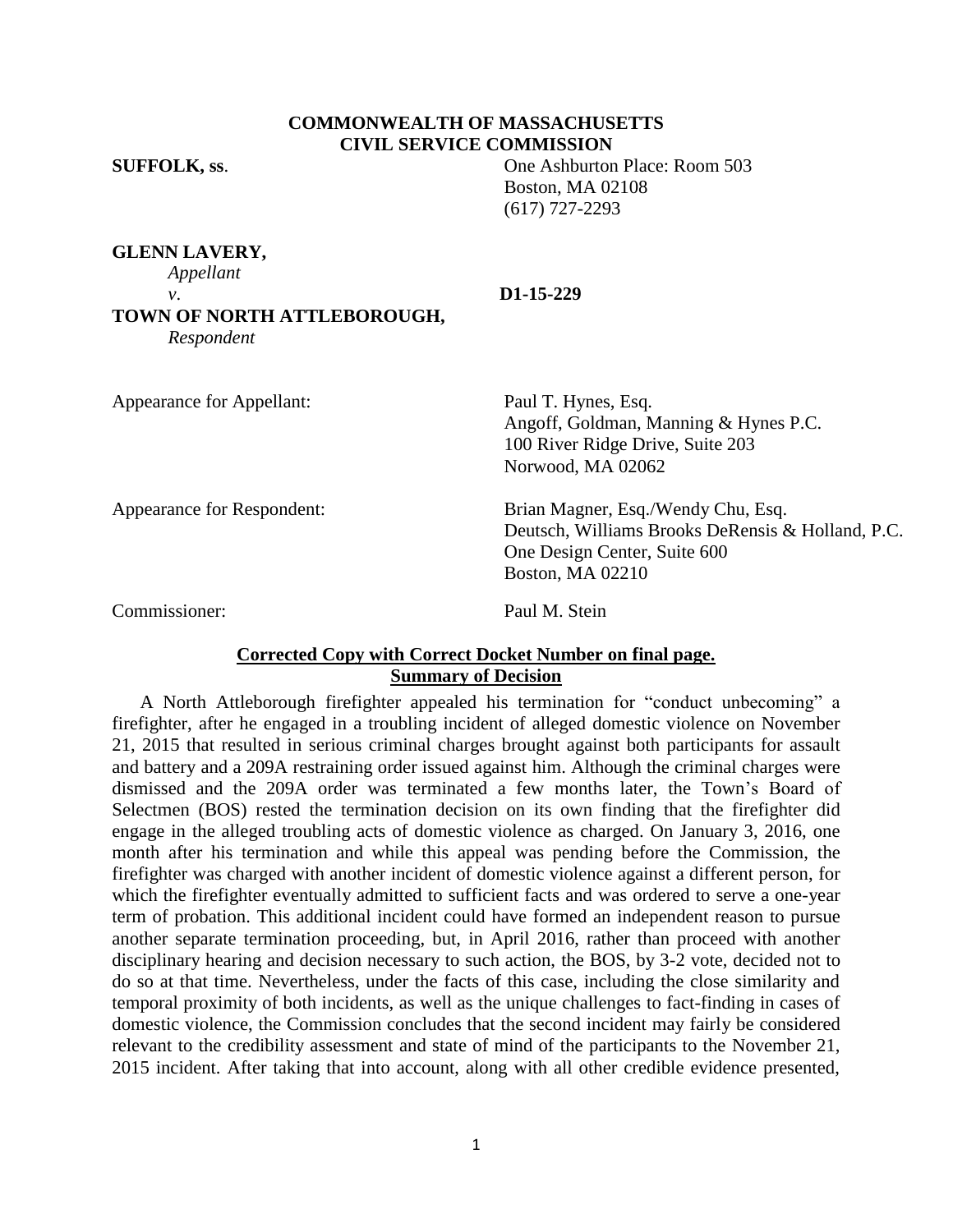the Commission concludes that the Town met its burden to establish just cause, and upholds the termination.

## **DECISION**

The Appellant, Glenn Lavery, appealed to the Civil Service Commission (Commission), pursuant to G.L.c.31,§43 contesting his termination by the Town of North Attleborough (North Attleborough) as a Firefighter/EMT with the North Attleborough Fire Department (NAFD). A pre-hearing was held on December 7, 2015 and five days of full hearings on 5/27/16, 6/3/16,  $6/24/16$ ,  $12/21/16$  &  $1/20/17$ , all at the UMass School of Law in Dartmouth.<sup>1</sup> The full hearing was declared private. The full hearing was digitally recorded and the parties received copies of the CDs.<sup>2</sup> Thirty-eight exhibits were received into evidence (Exhs. 1, 2A-2B, 3, 4A-4B, 5A-5F, 6, 7A-7B, 8 through 13, 14A-14B, 15 through 21, 23 through 25) and one document marked for identification (Exh. 22ID). The NAFD called five witnesses. The Appellant testified on his own behalf and called four witnesses. Both parties submitted proposed decisions on March 21, 2017.

## **FINDINGS OF FACT**

Based on the Exhibits entered into evidence and the testimony of the following witnesses:

## *Called by the Appointing Authority*:

- Theodore Joubert, Fire Chief, NAFD
- Shane McKenna, Patrol Sergeant, North Attleborough Police Department
- David Lowe, Patrolman, North Attleborough Police Department
- Craig Jones, Patrolman, North Attleborough Police Department
- Jane Doe

 $\overline{\phantom{a}}$ 

*Called by the Appellant:*

- Glenn Lavery, Appellant
- Michael Gallagher, North Attleborough Town Administrator (TA)
- John Rhyno, Member, North Attleborough Board of Selectmen (BOS)
- Paul Belham, Member (former Chair), North Attleborough BOS

 $1$  The unusual six-month hiatus in the hearing schedule was due primarily to continuances requested by the parties..

<sup>2</sup> The Standard Adjudicatory Rules of Practice and Procedure, 801 CMR §§ 1.00, *et seq.*, apply to adjudications before the Commission with G.L. c. 31, or any Commission rules, taking precedence. If there is a judicial appeal of this decision, the plaintiff in the judicial appeal becomes obligated to use the CDs to supply the court with the written transcript of the hearing to the extent that he/she wishes to challenge the decision as unsupported by the substantial evidence, arbitrary and capricious, or an abuse of discretion.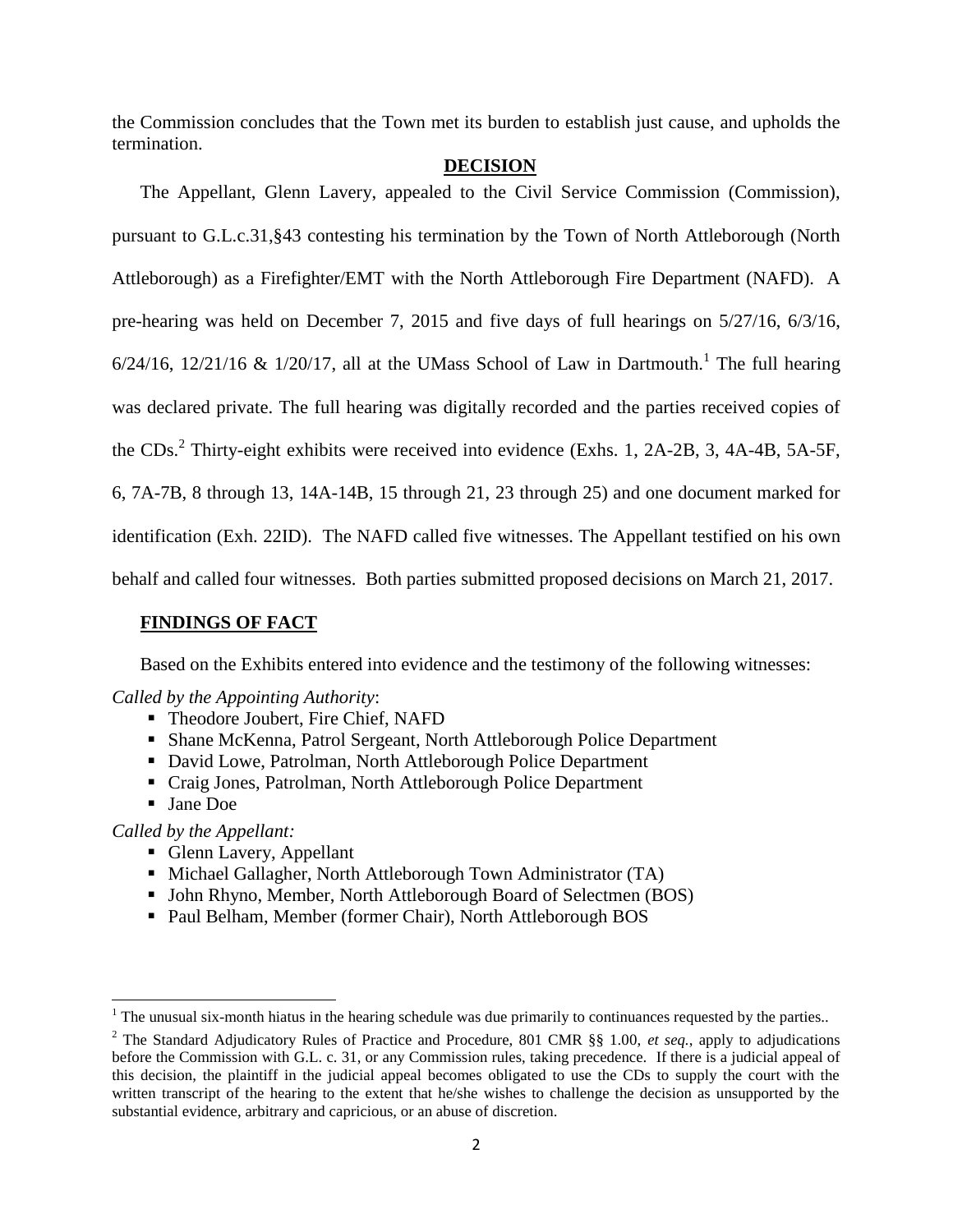and taking administrative notice of all matters filed in the case, pertinent law and reasonable inferences, I make the findings of facts set forth below.

#### **DECISION**

1. The Appellant, Glenn Lavery, was appointed to the position of full-time NAFD Firefighter/EMT on October 15, 1990. Mr. Lavery holds an Associate's Degree in Fire Science and a Bachelor of Science Degree in Criminal Justice. (*Exh. 15, 16 & 24; Testimony of Appellant*)

2. Mr. Lavery was promoted to Fire Lieutenant on or about August 2, 1998. In November 2007, at his request, he returned to the position of Firefighter/EMT, the position he held until his discharge from employment on December 4, 2015 which is the subject of this appeal. (*Exhs. 13, 15, 16 & 24; Testimony of Appellant & Joubert*)

3. During his tenure with the NAFD, prior to the incident which resulted in his termination, Mr. Lavery received one formal written reprimand regarding patient care (Aug. 1999), two written letters of counseling on leadership ability (Feb. 2000 & Sept. 2004) and one memo to the file concerning stress on the job (July 2004). (*Exhs. 8 through 11*)

4. North Attleborough employs approximately 55 firefighters. The town is divided into three (3) fire districts, with one NAFD fire station in each district. NAFD headquarters is located in the Central District, which supports two ALS (Advance Life Support) ambulances, one fire engine and a ladder truck. The ALS ambulances are staffed with four EMT/Paramedics, two for each ambulance, who also "cross-man" the ladder truck. The other two stations – the South End station in the primary commercial area and the Kelly Boulevard station in a primarily residential area – each support one additional fire engine. (*Exhs. 19A & 19B; Testimony of Joubert*)

5. The NAFD responds to approximately 4000 calls for service annually, with most of the calls being requests for emergency medical services requiring an ambulance response. The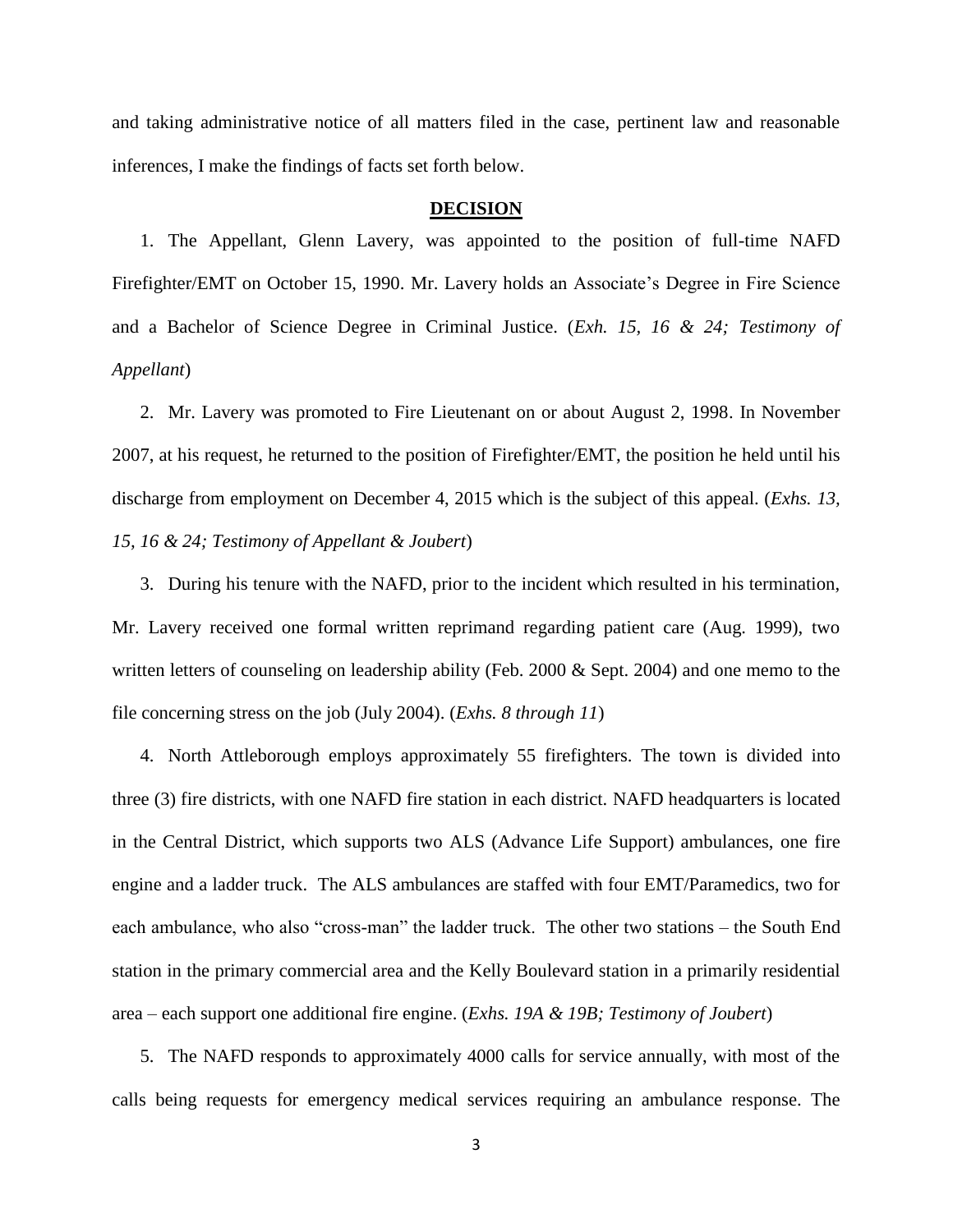majority of NAFD personnel are assigned to the headquarters station and most of the calls for service come from the Central District. NAFD firefighters may be assigned to work at any of the three NAFD fire stations. Although the majority of incidents to which NAFD personnel respond are located within their the fire district, from time to time, NAFD personnel are required to respond to incidents located in a district other than the one in which their assigned station is located. (*Exhs. 19A & 19B; Testimony of Joubert*)

6. NAFD personnel have regular contact with officers of the North Attleborough Police Department (NAPD) in the course of their duties in responding to 911 calls, including domestic abuse complaints where medical aid is requested. When responding to the scene of reported domestic abuse, the NAFD ambulance would be dispatched only after the Police Department reported that it had secured the scene. (*Testimony of Joubert & Jones)*

7. In or about October, 2011, Mr. Lavery met Jane Doe [pseudonym] through his off-duty real estate business and, soon thereafter, began a personal relationship which they maintained "off and on" over the next four years. Ms. Doe lives in North Attleborough, approximately one mile from the NAFD central fire station. (*Exhs. 5 & 19B; Testimony of Appellant & Ms. Doe*)

8. The relationship between Mr. Lavery and Ms. Doe eventually soured. They "frequently" argued and, occasionally, had physical altercations. Ms. Doe "usually" "initiated physical fighting" and Mr. Lavery was the one who "pushed back." (*Testimony of Ms. Doe*)

9. In February 2013, Mr. Lavery attempted to break off his relationship with Ms. Doe. She reacted by physically attacking him, causing bite marks, scratches and bruises that he documented at the time. This incident was typical of the prior history of physical contact between Mr. Lavery and Ms. Doe. (*Exh. 5C; Testimony of Appellant*)

4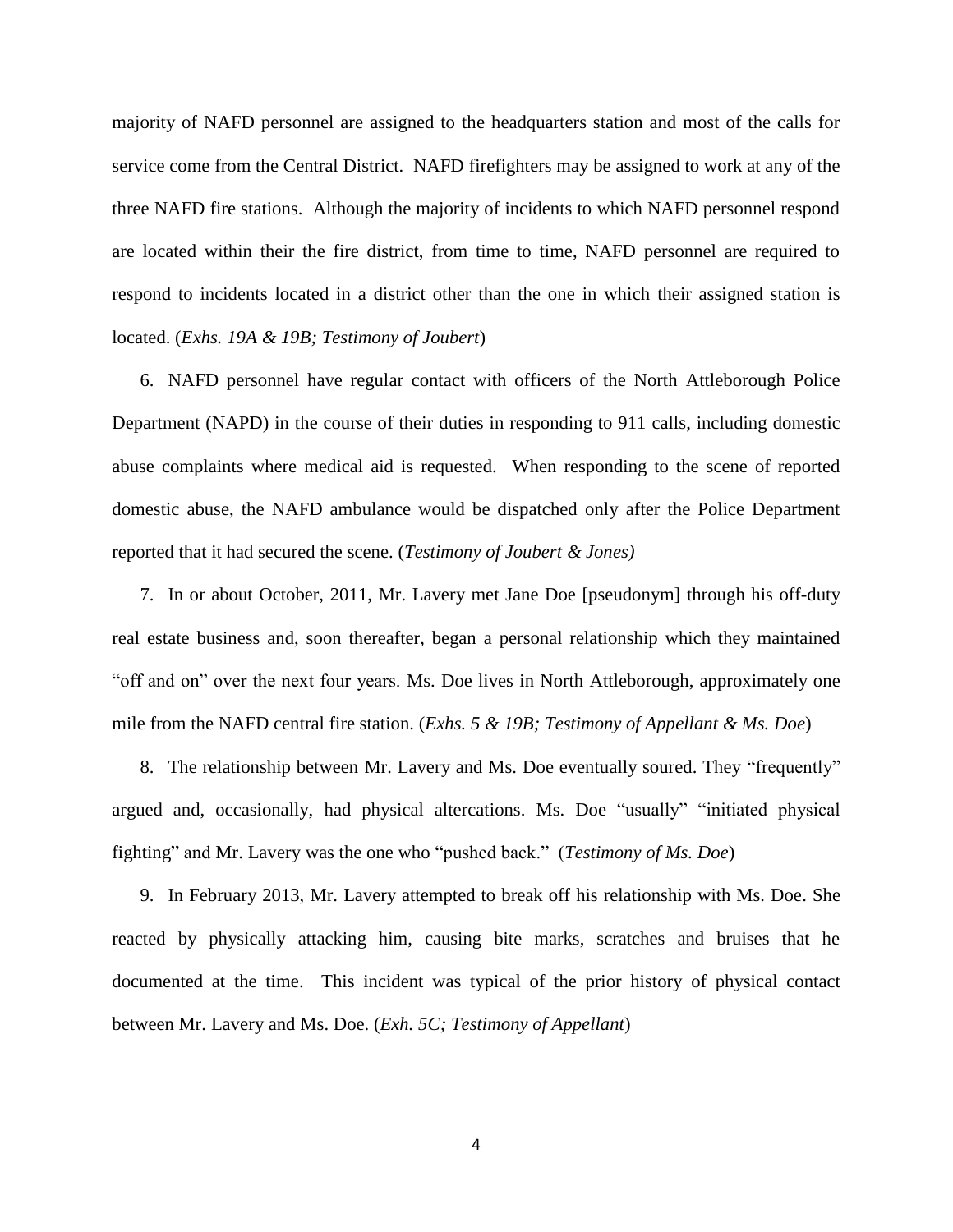10. For several months thereafter, Mr. Lavery received numerous disparaging and obscene email messages from Ms. Doe. (*Exh. 5C*)

11. On or about August 2, 2013, after learning that Mr. Lavery planned to get a restraining order to "keep me away" while he tried to "patch things up" and reconcile with his family, Ms. Doe called the NAPD. Officer Jones responded and reported:

". . . I asked [Ms.Doe] why she called the police. She answered that . . .[s]he doesn't want Glenn to get a Restraining Order against her because she doesn't want that on her record. She then stated that they had physical altercations in the past and she has taken pictures . . . . I asked her to complete a written statement which she did. In her statement she explained about what happened but didn't elaborate on any prior physical altercations. I then offered her a Restraining Order which she declined."

Officer Jones' Incident Report was closed on August 3, 2013 without any action taken. (*Exh. 5A*)

12. During September 2013, Ms. Doe again contacted the NAPD about Mr. Lavery. Her September 17, 2017 (unsworn) statement alleged that she feared Mr. Lavery would kill her. On September 20, 2013, she provided photographs of injuries she claimed Mr. Lavery inflicted on her in 2012 and 2013.<sup>3</sup> As a result, the NAPD filed numerous criminal charges against Mr. Lavery and also advised Ms. Doe to seek a 209A restraining order, but there is no record that a restraining order was sought or issued at that time. (*Exhs. 5B & Exh. 5D; Testimony of Jones*)

13. On September 19, 2013, Mr. Lavery appeared at the NAPD headquarters with an attorney and completed a (unsworn) statement concerning Ms. Doe and provided copies of the photographs of the "past assault and battery" he suffered in February 2013, along with copies of the Gmail messages he had received from Ms. Doe referenced above. I infer Mr. Lavery took this action after learning that criminal charges had just been brought against him. As a result of

 $\overline{a}$ 

 $3$  Two photographs coincide with a February 2013 photograph of bite marks on Mr. Lavery that he later showed to the NAPD. (*Exh. 5C & 5D*) Two photographs are dated 5/31/2012, 6/2/2012, one photograph is dated 12/29/2012, and one photograph is dated 9/16/2013. Other than the February 2013 photograph, there is insufficient probative evidence to confirms the date(s) of these injuries or connect them to Mr. Lavery. I note that the 9/16/2013 photograph is dated one day before Ms. Doe's prior 9/17/2013 appearance at the NAPD, but she didn't mention such an incident at that time. I note that Ms. Doe also said she got the May/June 2012 injuries while kick-boxing. (*Exhs. 5B & 5D*; *Testimony of Appellant & Ms. Doe*)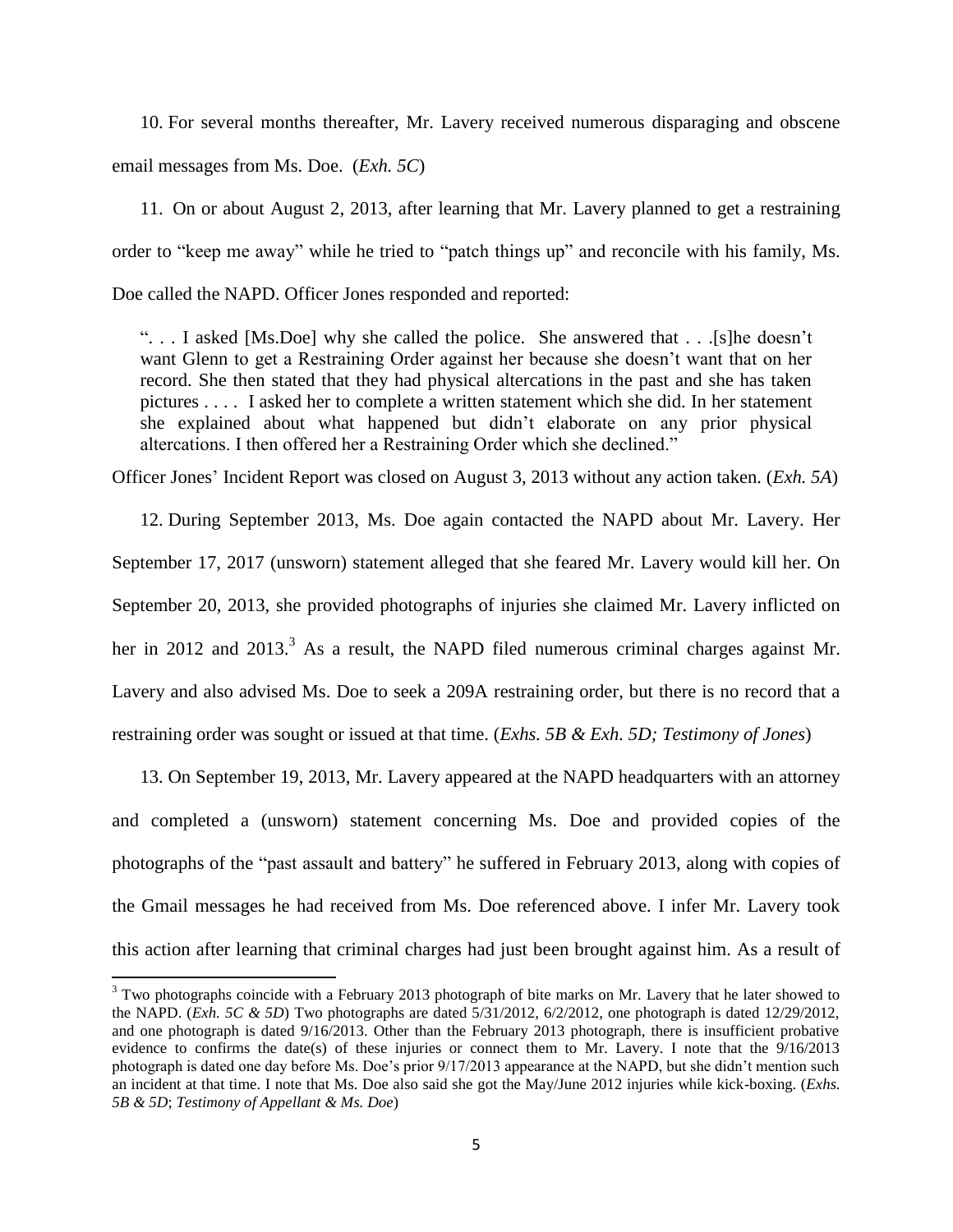Mr. Lavery's complaint, criminal charges were also filed by the NAPD against Ms. Doe for Assault and Battery and Criminal Harassment. (*Exh.5C*)

14. On September 28, 2013, Ms. Doe again called Mr. Lavery's home and left another message, the third that month. Mr. Lavery reported the call to the NAPD. NAPD Officer Bradley was dispatched and listened to the message, which he described as "vile and vindictive . . . well thought out and delivered for maximum emotional pain." After advising the Laverys of their rights to seek a court order, Officer Bradley spoke by telephone with Ms. Doe. After hearing her out, Officer Bradley secured Ms. Doe's promise that she "won't call [Mrs. Lavery] again". He "informed suspect [Ms. Doe] that if there is any further harassment that she would be taking [sic] to court. She told me she understood." (*Exh. 5E*)

15. During the summer of 2013, NAFD Fire Chief Joubert came to learn that Mr. Lavery was having issues with poor attendance. Chief Joubert had assumed the position of NAPD Fire Chief on August 13, 2013, after serving a term as Fire Chief in the neighboring town of Plainville, MA. He had begun his career in fire service with the NAFD and knew Mr. Lavery well, had mentored him, and considered him a friend. He remained in contact with Mr. Lavery while serving as Fire Chief in Plainville, counseling him, in particular, about how he might go about again becoming a Lieutenant. (*Exh 17; Testimony of Appellant & Jouber*t)

16. After learning of Mr. Lavery's attendance issues (which Chief Joubert considered a "red flag" for other possible issues), he began to meet with Mr. Lavery to discuss this problem and how it might affect his chances to "get his rank back" (i.e., promotion to Lieutenant again). Mr. Lavery initially said his personal life "was a mess", but did not elaborate. Eventually, when attendance problems persisted, Mr. Lavery disclosed his marital issues which, by then, had led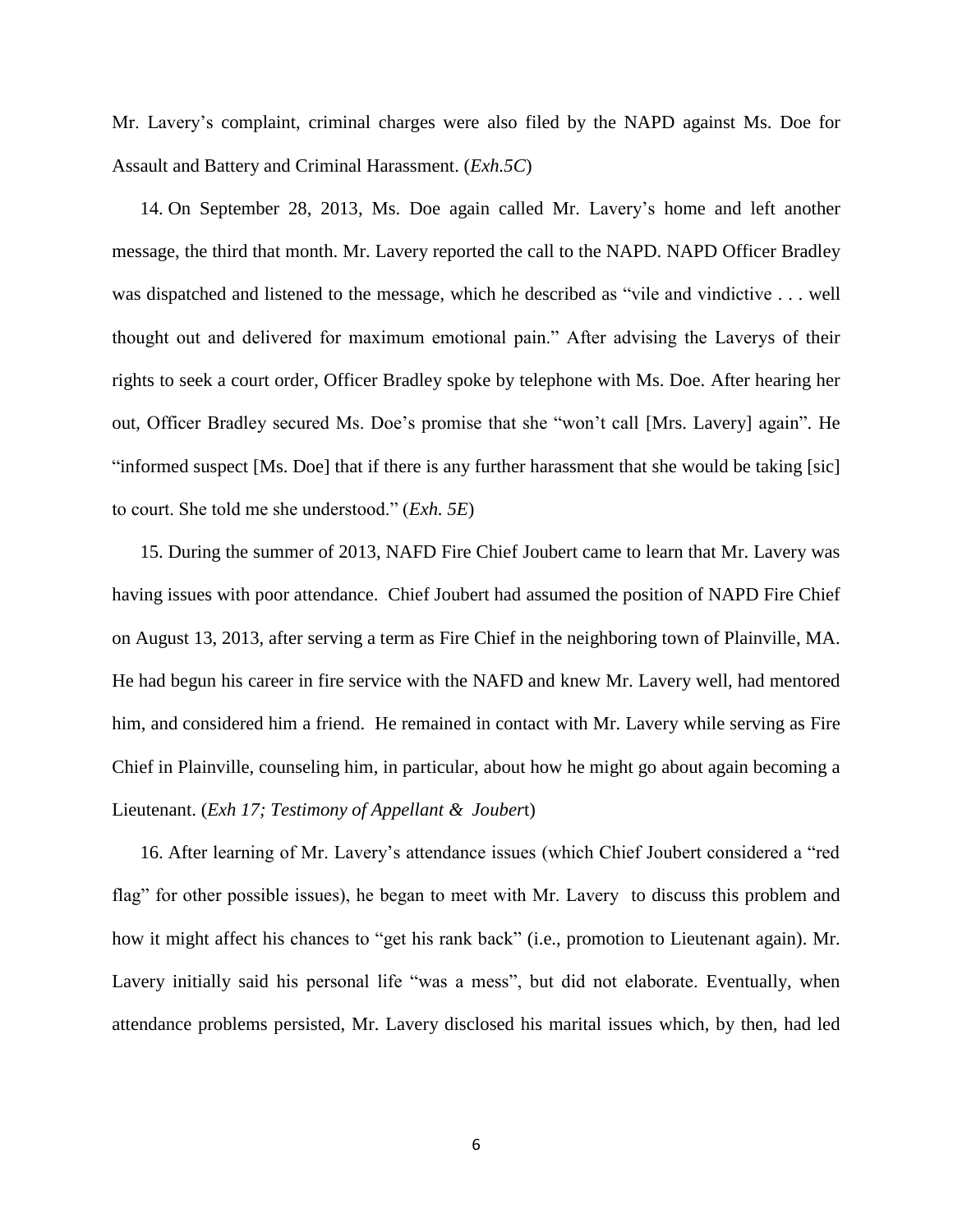him to move permanently into an apartment that he owned (where he still resided at the time of the Commission hearing). (*Exh. 17; Testimony of Appellant, Ms. Doe & Joubert*)

17. In February 2014, Chief Joubert arranged for Mr. Lavery to take a five-day leave to attend On-Site Academy, a private employee assistance facility specializing in treatment of firefighters and other public safety personnel suffering from substance abuse and other emotional issues. Mr. Lavery completed this treatment. (*Exh. 17; Testimony of Appellant & Joubert*)

18. In April 2014, the charges that had been brought against both Mr. Lavery and Ms. Doe in September 2013 came before the court. Ms. Doe "invoked 5th" and refused to testify. As a result, all pending charges against both Mr. Lavery and Ms. Doe were dismissed. (*Exhs. 5B, 5C & 5D*)

19. By the end of 2014, Mr. Lavery and Ms. Doe had ceased regular contact with each other. (*Testimony of Appellant & Ms. Doe*)

20. In April 2015, the NAFD held interviews to promote four candidates to "temporary" Lieutenant. Mr. Lavery was one of four candidates considered. He received a recommendation from his Captain, Ronald Meyer, who vouched for his leadership skills and decision making ability as Acting Fire Lieutenant in recent months. Mr. Lavery was not selected for promotion. He appealed the bypass to the Commission and, in October 2015, withdrew the appeal. (*Exh. 25: Testimony of Appellant and Joubert; Administrative Notice, CSC Docket No. G2-15-085*) 4

21. In late September 2015, Mr. Lavery and Ms. Doe crossed paths for the first time in nearly a year since they stopped dating each other. (*Exhs 4A & 12; Testimony of Appellant & Ms. Doe*)

l

<sup>&</sup>lt;sup>4</sup> I infer that the appeal was withdrawn, at least in part, after Chief Joubert announced plans to create two new lieutenant promotional opportunities in FY2016, which the Board of Selectmen approved on November 12, 2015. The Commission did not address the merits of that appeal, which asserted that, in addition to providing Mr. Lavey no reasons for his non-selection, the "temporary" promotions were, in fact, unlawful "provisional promotions" made in violation of civil service law. (*Exh. 12*; *Testimony of Appellant & Joubert; Administrative Notice [BOS Meeting on November 12, 2105, cited in North Attleboro's Proposed Decision, p.19-20]*)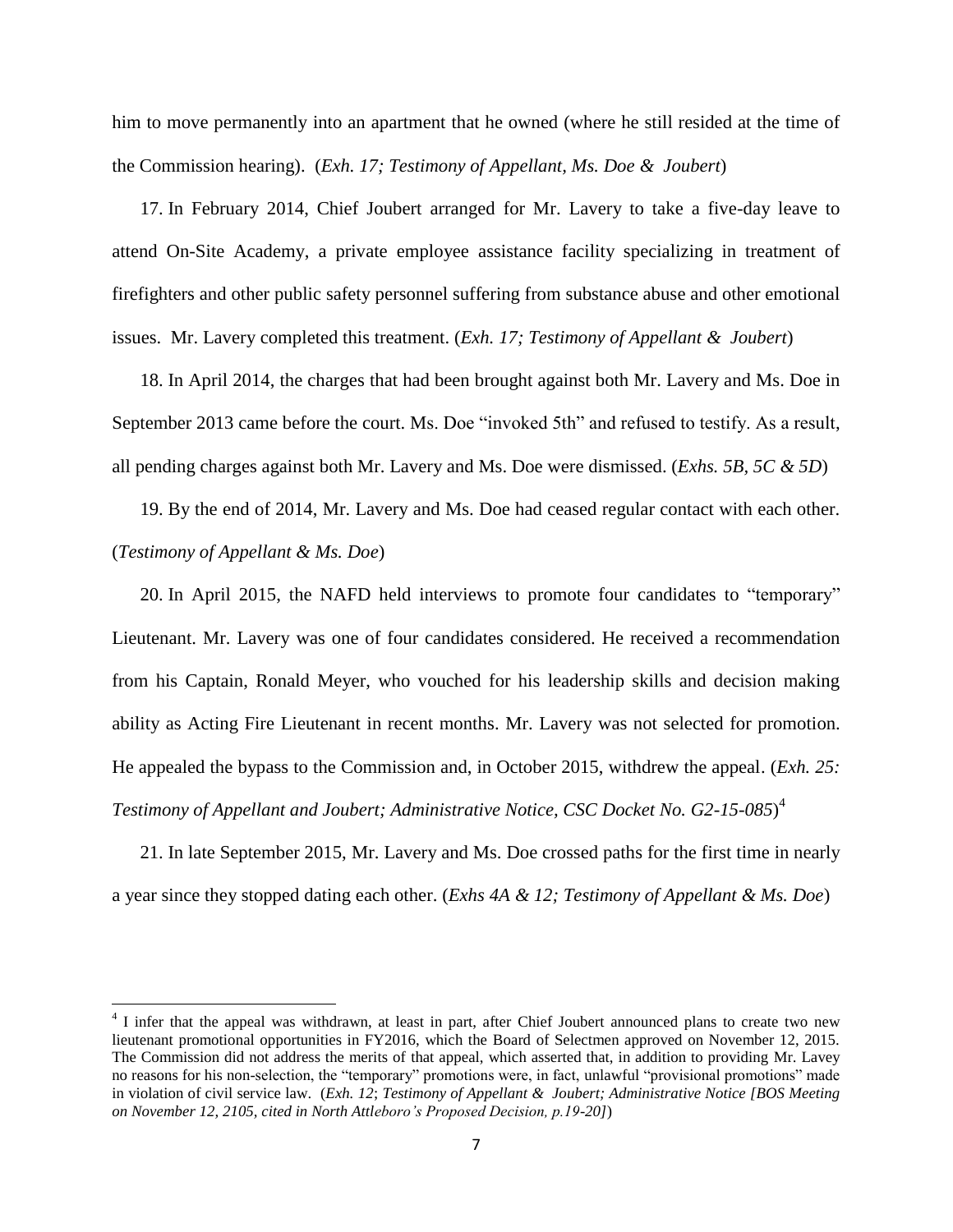22. Mr. Lavery's next contact with Ms. Doe was on October 24, 2015, when she appeared at his apartment. An argument ensued. Mr. Lavery called the NAPD who found Ms. Doe outside leaning on her car and ordered her "to leave and not return." (*Exh. 5F; Testimony of Appellant*)

23. Ms. Doe's version of events and Mr. Lavery's version of events diverge thereafter. What is not disputed is the following:

- Unbeknownst to Mr. Lavery at the time of the October 24, 2015 encounter, Ms. Doe was pregnant as a result of their September liaison. There was no mention of the pregnancy in the October 24, 2015 NAPD Incident Report. (*Exhs. 5F & 12; Testimony of Appellant & Ms. Doe*)
- After learning that Ms. Doe was pregnant, Mr. Lavery resumed seeing Ms. Doe on a regular basis. Mr. Lavery accompanied Ms. Doe to a sonogram appointment on November 3, 2015.
- On or about Thursday, November 19, 2015, after an argument with Ms. Doe, Mr. Lavery blocked Ms. Doe on his cell phone so that he did not receive any messages from her.
- One of Ms. Doe's voice mail messages to Mr. Lavery said she would "hunt you down no matter where you are".
- Mr. Lavery worked his regular 24-hour shift from 8:00 a.m. Friday, November 20, 2015 until he was relieved around 8:00 a.m. on Saturday, November 21, 2015;
- Upon completion of his shift, as was his routine, Mr. Lavery returned to his apartment and went to sleep. As usual, he left the side door to his apartment open;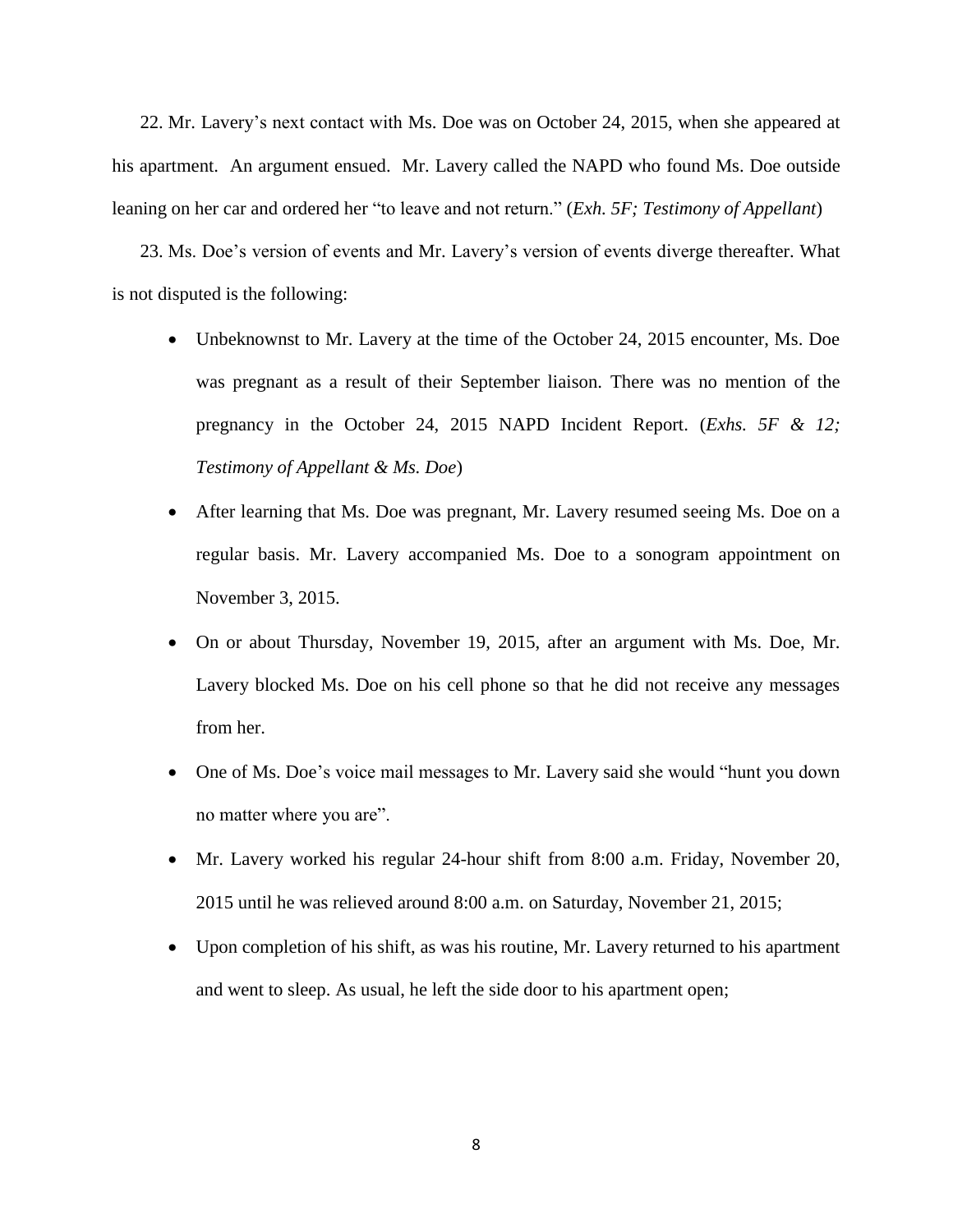- Ms. Doe knew Mr. Lavery's schedule and routine. She arrived uninvited at his apartment sometime soon after 8:00 a.m. She entered through the unlocked door and proceeded to the bedroom where she knew Mr. Lavery would likely have been in bed;
- A verbal and physical confrontation ensued between the two parties. There are no other witnesses to the encounter;
- After the confrontation, Ms. Doe departed the apartment;
- After Ms. Doe departed, Mr. Lavery dressed and drove to the NAPD headquarters intending to report the incident and seek what he called a "no contact" order. He was taken to an interview room adjacent to the lobby. Officer Lowe was called to the station and conducted an interview, beginning around 9:16 a.m. and lasting approximately 4½ minutes. Mr. Lavery completed an unsworn statement and a request for a 209A restraining order;
- Twelve photographs were taken by the NAPD showing wounds to Mr. Lavery's hands and face, including several bites and scratch marks;
- Sometime later, Ms. Doe later arrived at the NAPD headquarters. NAPD Officer Jones interviewed her in a lower level conference room, beginning at 9:30 a.m. and lasting approximately 3½ minutes. She completed an unsworn statement and signed a confirmation that she declined to exercise her right to seek a 209A restraining order;
- Two photographs were taken showing Ms. Doe wearing a heavy winter coat, open at the neck, showing red areas around her neck and chest area.<sup>5</sup>

 $\overline{\phantom{a}}$ 

 $<sup>5</sup>$  One of the photographs of Ms. Doe appears to show her with a black eye, but neither she nor any other witness</sup> said she had such an injury. Her NAPD interview tape does not show a black eye. (*Exhs. 4 & 12*)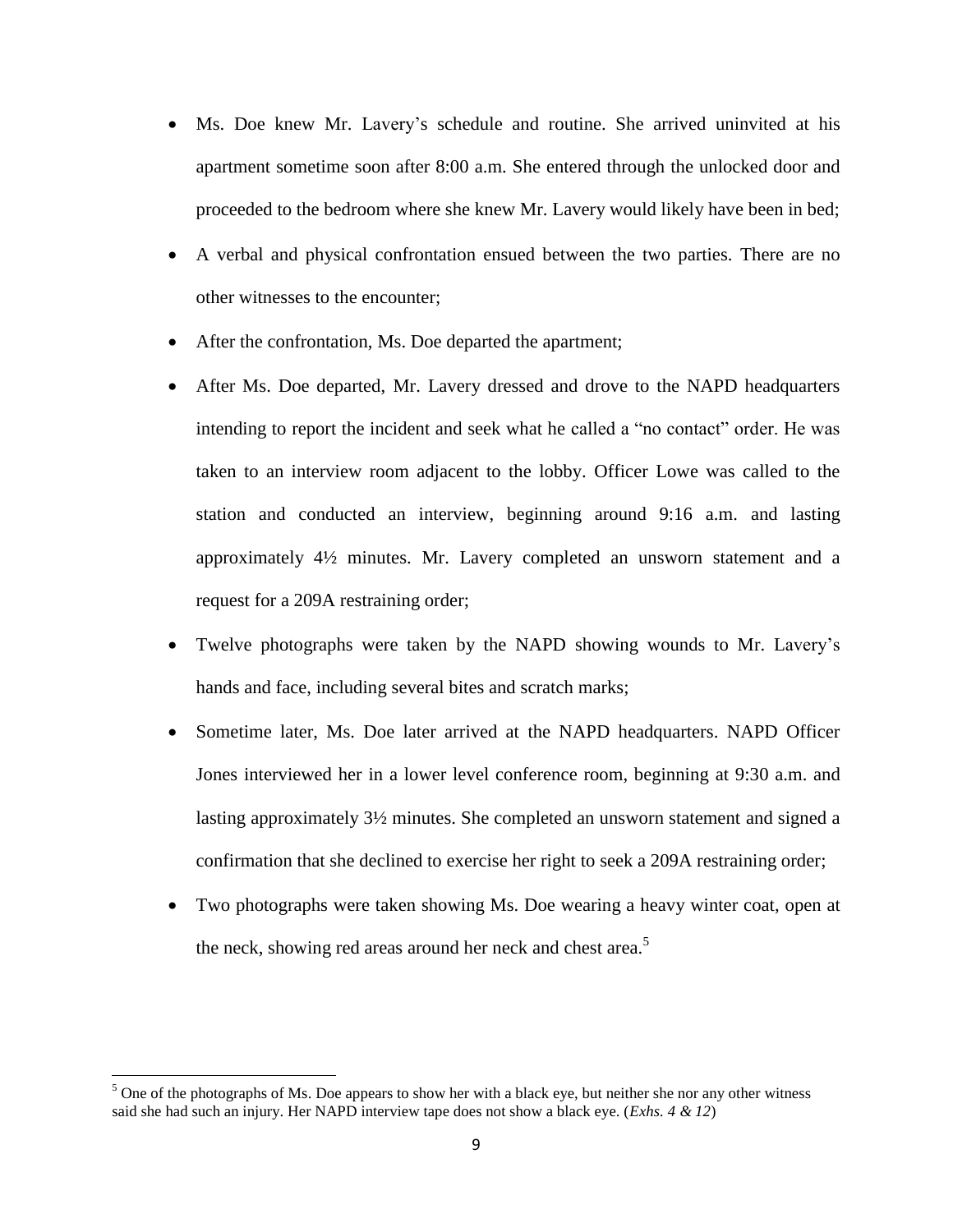- Following the initial interviews, Officer Lowe and Officer Jones conferred and consulted with their supervisor, Sgt. McKenna, and decided to re-interview Mr. Lavery. That interview took place at approximately 10:19 a.m. It began with Mr. Lavery being advised of his "Miranda rights" and lasted about 5 minutes;
- After Mr. Lavery's second interview, the NAPD officers conferred again and decided that Ms. Doe was more believable and Mr. Lavery's version "defied logic" because he did not offer up any plausible explanation for Ms. Doe's "choke marks" (In his initial interview, before seeing Ms. Doe, Officer Lowe had asked if she had "any marks" on her and he said she "shouldn't" and would "never" hit a woman; in the second interview, he said: "No" and "Not True" when he was told Ms. Doe said he had "grabbed her neck" and "choked her");
- The NAPD officers concluded that Mr. Lavery and Ms. Doe each had committed assault and battery on the other. The officers decided that Mr. Lavery was the "primary aggressor" and would be arrested and that Ms. Doe would not be arrested but also would be charged with assault & battery at a later date.
- Mr. Lavery was booked at 10:32 a.m. and held in NAPD's lockup until arraignment;
- The NAPD offered to call an ambulance to take Ms. Doe to the hospital for a medical exam which Ms. Doe declined because she was due at work in Bellingham around noon, and said she would be fired if she didn't report on time. After completing her shift at approximately 9:30 p.m. that night, she did go to the local hospital emergency room, was examined, received an ultrasound, and told everything was fine. There are no medical records introduced of this hospital visit;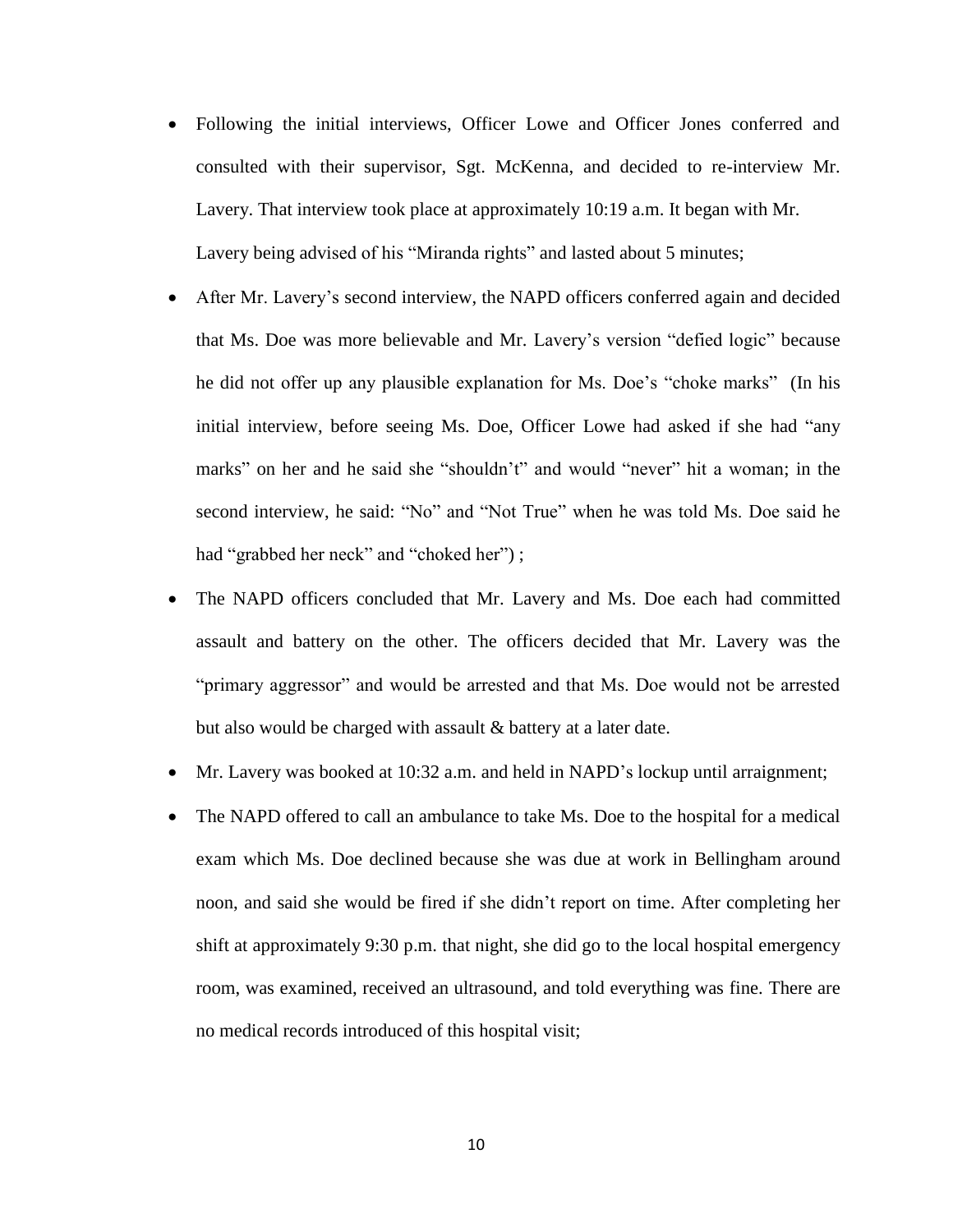- On November 22, 2015, Ms. Doe was recalled by Officer Jones and re-interviewed. The primary reason for the second interview was to establish whether or not there was probable cause to charge Mr. Lavery with "strangulation", which the NAPD then ruled out based on the interview.<sup>6</sup> At this time, Ms. Doe stated that she had changed her mind and did want to pursue getting a 209A restraining order.
- On November 23, 2015, Mr. Lavery and Ms. Doe appeared in Attleborough District Court. Mr. Lavery was arraigned and released. The Court denied Mr. Lavery's request for a 209A order and granted Ms. Doe's request for a 209A order which required, in part, that Mr. Lavery not "contact" Ms. Doe, "stay at least 100 yards away" from her and "stay away from [her] residence" and "workplace" for one year.<sup>7</sup>

(*Exhs. 4, 10, 12, 21 & 22; Testimony of Appellant, Ms. Doe, Lowe, Jones, McKenna*)

24. No percipient witness to the November 21, 2015 altercation, other than Mr. Lavery and Ms. Doe, testified at the Commission hearing. The NAPD's witnesses were generally reliable as to what took place during the video-recorded interviews at the police station, but their conclusions and assumptions about the events and motivation leading to and occurring at the scene on November 21, 2015 are based entirely on hearsay (as no officer ever visited the scene). I do not give them the same degree of reliability and persuasiveness as I would give to a police officer's percipient observations. I have considered the NAPD's testimony together with the other credible testimony of all the witnesses and the documents introduced at the Commission's de novo hearing, and take administrative notice of the unique fact-finding challenges presented

 $\overline{\phantom{a}}$ 

 $6$  At the Commission hearing, Chief Joubert testified that, knowing what he now knew, he "regrets" using the term "strangled" in his disciplinary letter. (*Testimony of Chief Joubert*)

 $<sup>7</sup>$  Ms. Doe was not arraigned on November 23, 2015 but was summonsed later on assault and battery charges against</sup> her. At the Commission hearing (June 24, 2016), Ms. Doe did not seem to have a clear understating of the status of the charges against her, suggesting they were somehow still "active". (*Exh. 4A; Testimony of Ms. Doe, Officer Lowe, Officer Jones, Sgt. McKenna*)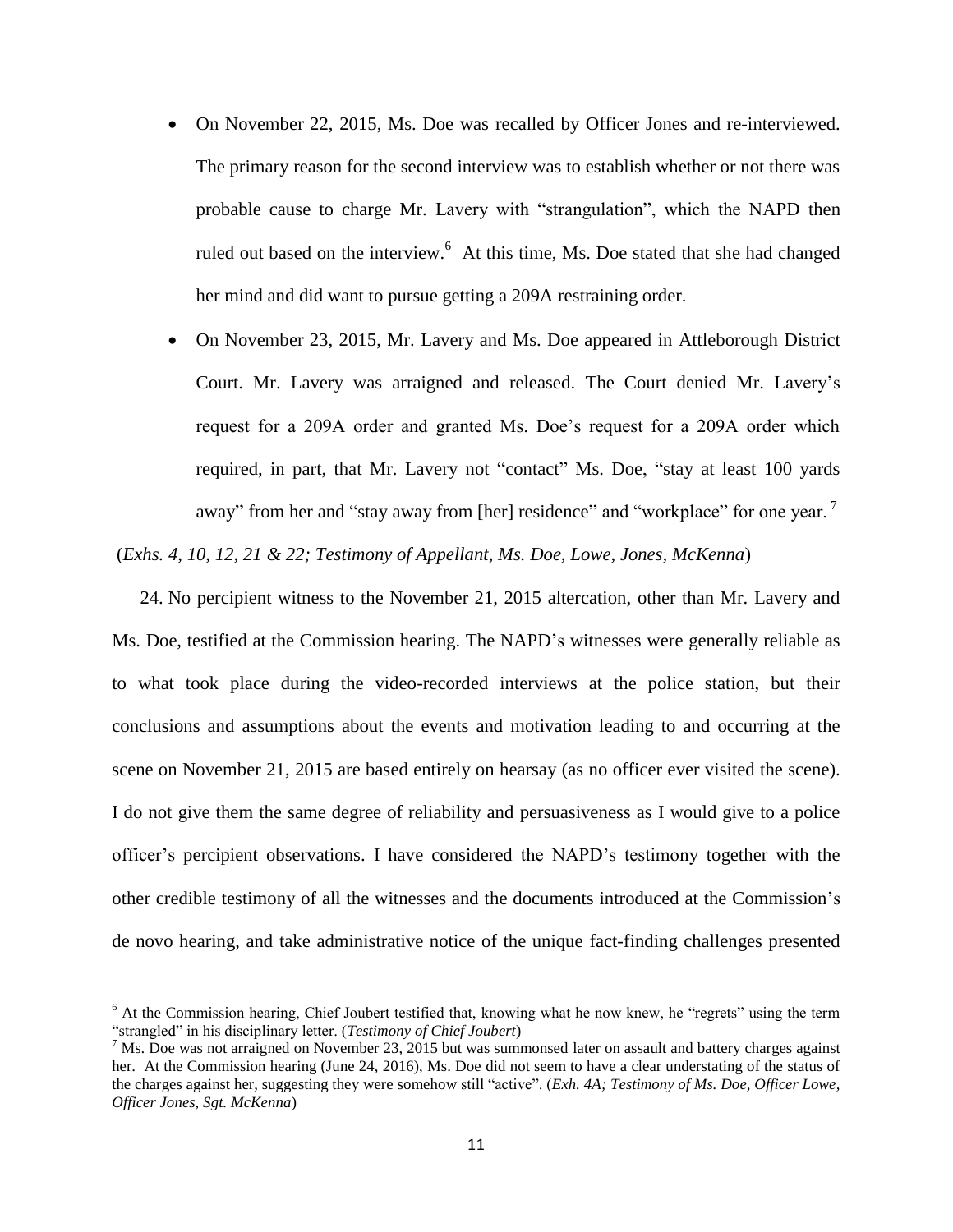in domestic violence cases (see Respondent's Proposed Decision, p.24,fnt.11). I make the further findings of facts on these disputed issues by a preponderance of the evidence as set forth below.<sup>8</sup>

25. Mr. Lavery was prepared to take financial and paternal responsibility for the pregnancy, but he had concern that Ms. Doe may not be emotionally stable enough to have another child. He told her she "had a lot on her plate" and he wanted her to "think about" having the baby. Mr. Doe and Mr. Lavery argued repeatedly about that subject. During one such argument just prior to November 21, 2015, Ms. Doe bit Mr. Lavery's arm, leaving one of the wounds shown in the NAPD photographs taken on November 21, 2015. (*Exhs. 4A & 12; Testimony of Appellant*)

*26.* Ms. Doe arrived at Mr. Lavery's apartment on November 21, 2015 in an agitated state, having been unable to contact him. She found him covered in bed. Acrimonious words were exchanged and, with Mr. Lavery still in bed, she attacked him and he pushed back. I do not find that a preponderance of evidence established that Mr. Lavery "attempted to strangle" Ms. Doe or that he kneed her in the stomach. (*Exh. 12; Testimony of Appellant*)

27. Although some of Ms. Doe's statements are inconsistent with my findings, her initial statement to the NAPD is close to what I believe to be the truth: she stated that Mr. Lavery put *one arm "on her shoulder*" and then, he "*grabbed my neck, because I started scratching him*." (*Exh. 12; Testimony])*

 $\overline{a}$ 

 $8$  In this regard, I note the distinction between proof by a "preponderance of evidence" that I must apply as the fact finder, and which controls the Commission's decisions, and the lower "probable cause" standard governing the NAPD's threshold decision whether or not to arrest Mr. Lavery. "Probable cause" requires "[t]he officers must have . . . 'more than a suspicion of criminal involvement . . . but not a prima facie case of the commission of a crime, let alone a case beyond a reasonable doubt.' " See Commonwealth v. Ilya, 470 Mass. 625, 627-28 (2015); Commonwealth v. One 2004 Audi Sedan Automobile, 73 Mass.App.Ct. 311, 318 (2009), aff'd, 456 Mass. 34, 45 (2010) "Probable cause", unlike the Commission's de novo findings of fact, can be, and usually are made without a "full evidentiary hearing" because "probable cause to arrest . . . by its nature, focuses on whether the information available to a police officer meets a certain threshold and does not call for testing the information through adversary procedures. This determination 'does not require . . . resolution of conflicting evidence that a reasonable-doubt or even a preponderance standard demands, and credibility determinations are seldom crucial in deciding whether the evidence supports a reasonable belief in guilt.' " Commonwealth v. Lester L., 445 Mass. 250, 258 (2005), *quoting*, Gerstein v. Pugh, 420 U.S. 103, 121 (1975). This distinction is particularly apt here, as no NAPD officers viewed the "crime scene", but based their conclusions on a few minutes of interviews of the two "walk-in" complainants.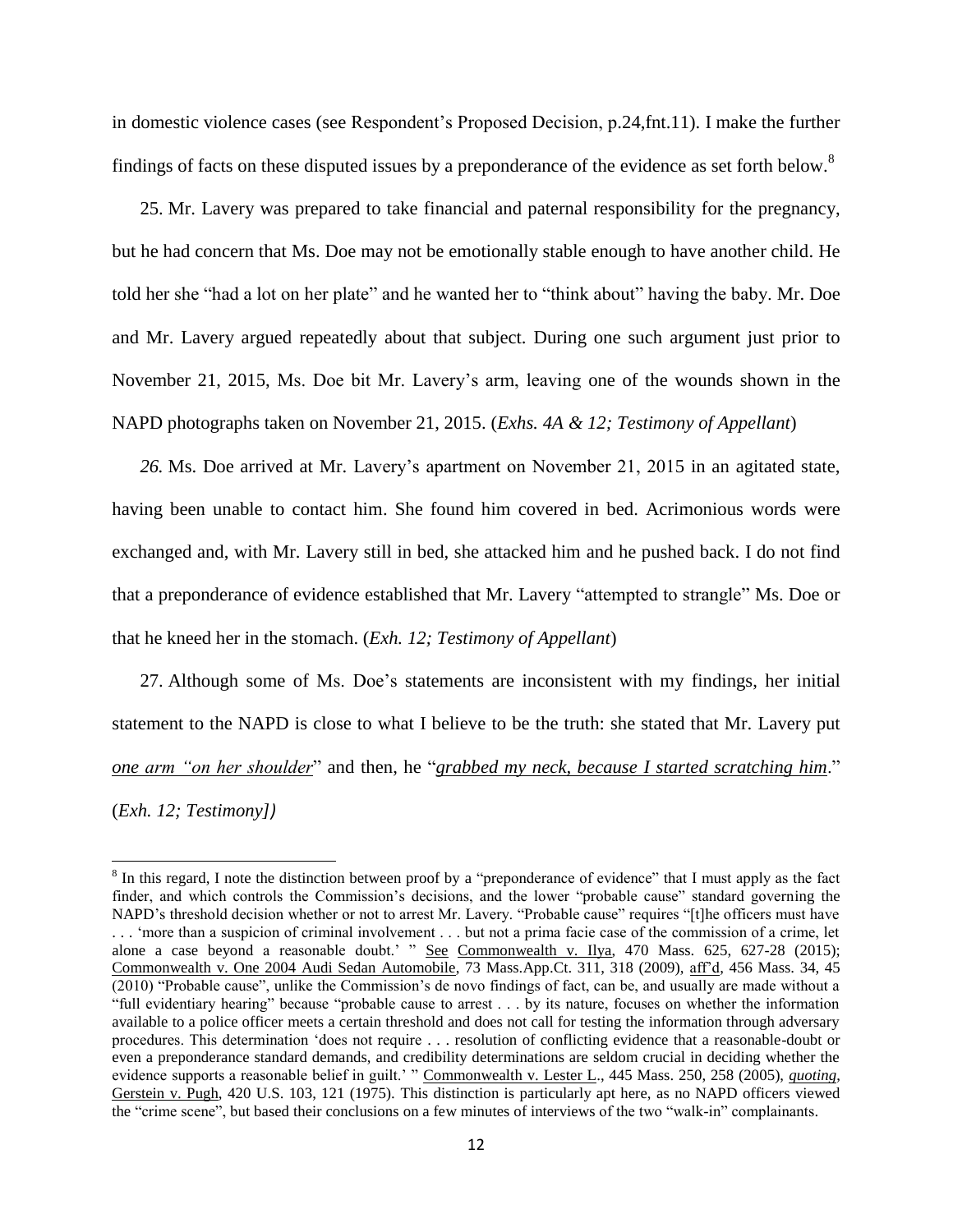28. At the Commission hearing, Ms. Doe refused to elaborate on many other specifics regarding her version of the November 21, 2015 incident, invoking her constitutional rights against self-incrimination when asked to confirm such details as, for example:

- She would not testify that her statement about being pushed against the wall was true;
- She refused twice to testify who caused the "red marks" or how she received them;
- She refused to testify to her recollection of where Mr. Lavery was when she first walked into his bedroom, what he was wearing or if he was covered by a blanket.

## *(Testimony of Ms. Doe*)

29. While incarcerated at the NAPD, Mr. Lavery called his Captain and informed him that he had been arrested, was in jail, and would not be released in time to report for his shift on Sunday, November 22, 2015. This information was passed up the chain of command to Chief Joubert who was then out-of-town. (*Exh. 18; Testimony of Appellant & Joubert*)

30. Meanwhile, the NAPD Police Chief contacted North Attleborough Town Manager Michael Gallagher and informed him that the NAPD had "a [unnamed] NAFD firefighter in custody." Mr. Gallagher relayed this information to Paul Belham, Chair of the North Attleboro Board of Selectmen (BOS), who instructed Mr. Gallagher to inform other members of the BOS, which he did by phone that same day (Saturday). (*Testimony of Gallagher, Belham & Rhyno*)

31. Chief Joubert returned to work on Monday, November 23, 2015. He directed the Deputy Fire Chief to procure copies of the court records. He spoke to the NAPD Police Chief. After a series of telephone conferences and meetings that day and the next, two letters were drafted and delivered to Mr. Lavery on November 24, 2015. One letter, signed by Chief Joubert, imposed a five-day suspension (November 27, 2015 through December 3, 2015) and recommended that Mr. Lavery be terminated from employment; the second letter, signed by BOS Chair Belham, gave notice that the BOS would consider the Chief's recommendation for termination at an executive session on December 3, 2015. Each letter recited essentially the same reasons for discipline: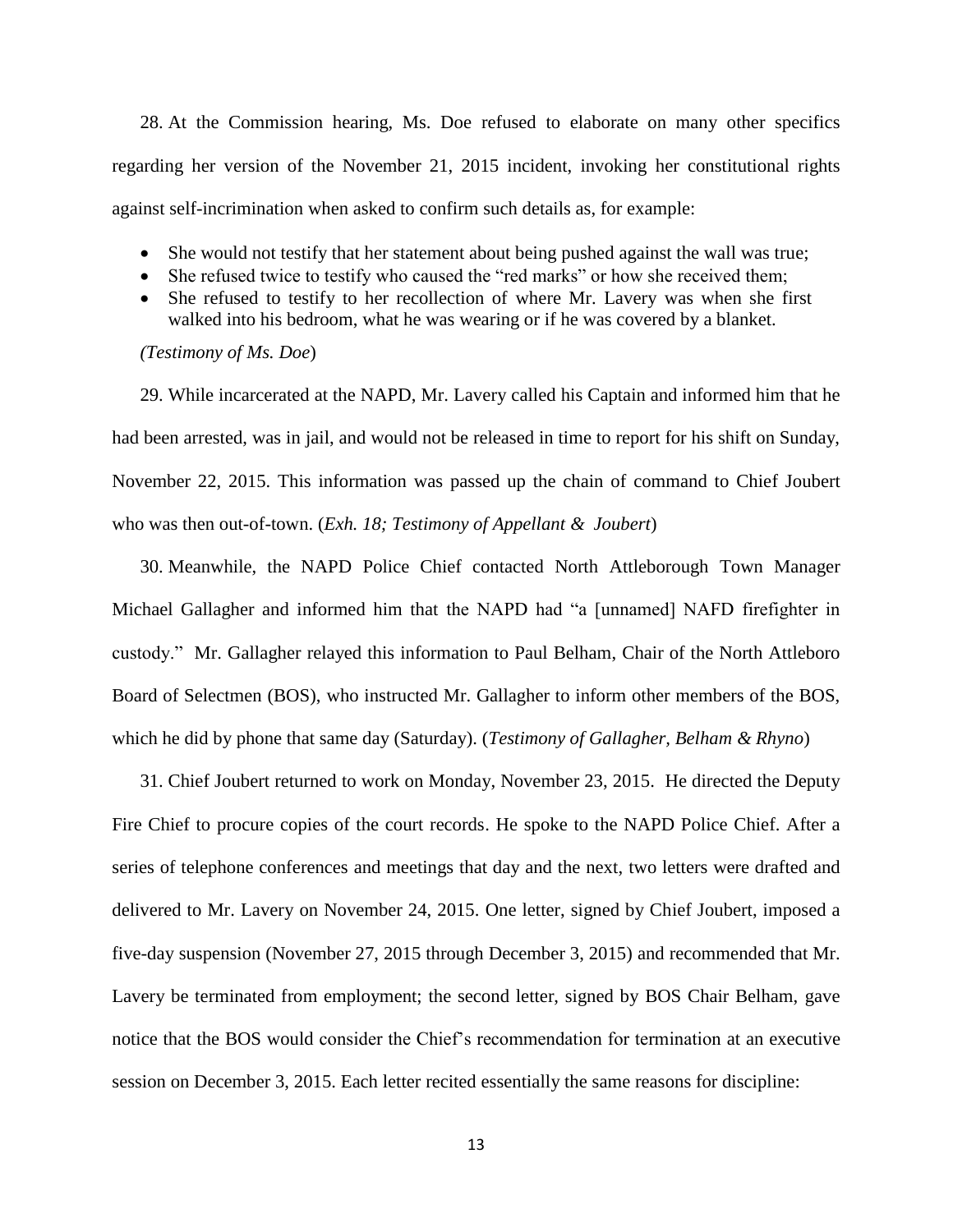1. On or about November 21, 2015, you assaulted Ms. [Doe] . . . ;

- 2. On or about November 21, 2015, you attempted to strangle this female by placing your hands around her neck and kneeling on her stomach;
- 3. On or about November 23, 2015, the court issued an order prohibiting you from any contact with Ms. [Doe] for the period of one year and requiring that you stay away from Ms.[Doe] at her home in the Town of North Attleborough MA.
- 4. On or about November 23, 2015, you were arraigned in Attleborough District Court and charged with the following:
	- a. Aggravated Assault and Battery on a . . . female by placing your hands around her neck and kneeling on her stomach; and
	- b. Witness Intimidation.

Your actions listed in  $#1 \& #2$  above constitute conduct unbecoming a Firefighter and are in violation of Article XXIV Section 1 of the Rules and Regulations of the North Attleborough Fire Department. Your actions reflect negatively on the Fire Department and its reputation.

Your misconduct is an extremely serious matter and cannot be tolerated. Your actions together with your prior disciplinary record which includes several reprimands and warnings, constitute just cause [for discipline].

Furthermore, as the court has issued an order prohibiting you from having any contact with Ms. [Doe] including contact with her at her home in the Town of North Attleborough, MA you are incapable of working as you would be unable to respond to emergency calls in certain areas of Town where Ms.[Doe] resides.

(*Exhs. 2A & 2B & 18; Testimony of Joubert, Gallagher & Belham*)

32. On December 3, 2015, the BOS met in executive session to consider the recommended

termination of Mr. Lavery. Selectman Rhyno objected that the hearing had been scheduled without consultation and approval of the full BOS. No witnesses were called to testify. Chief Joubert recommended discharge based on the contents of the police records. Mr. Lavery, his personal attorney, labor union attorney and labor union representatives and labor union attorney were present. All were given the opportunity to "speak" and Mr. Lavery "chose" not to speak but relied on his counsel to address the statements of Chief Joubert and North Attleborough labor counsel. The BOS rejected Mr. Lavery's request for an administrative leave pending the result of his criminal case and voted 3-1 (Rhyno opposed) to terminate him, effective December 4, 2015. (*Exhs. 3, 4A-4B, 5A-5F & 7; Testimony of Joubert, Rhyno & Belham*)

33. The December 3, 2015 termination letter stated, in part: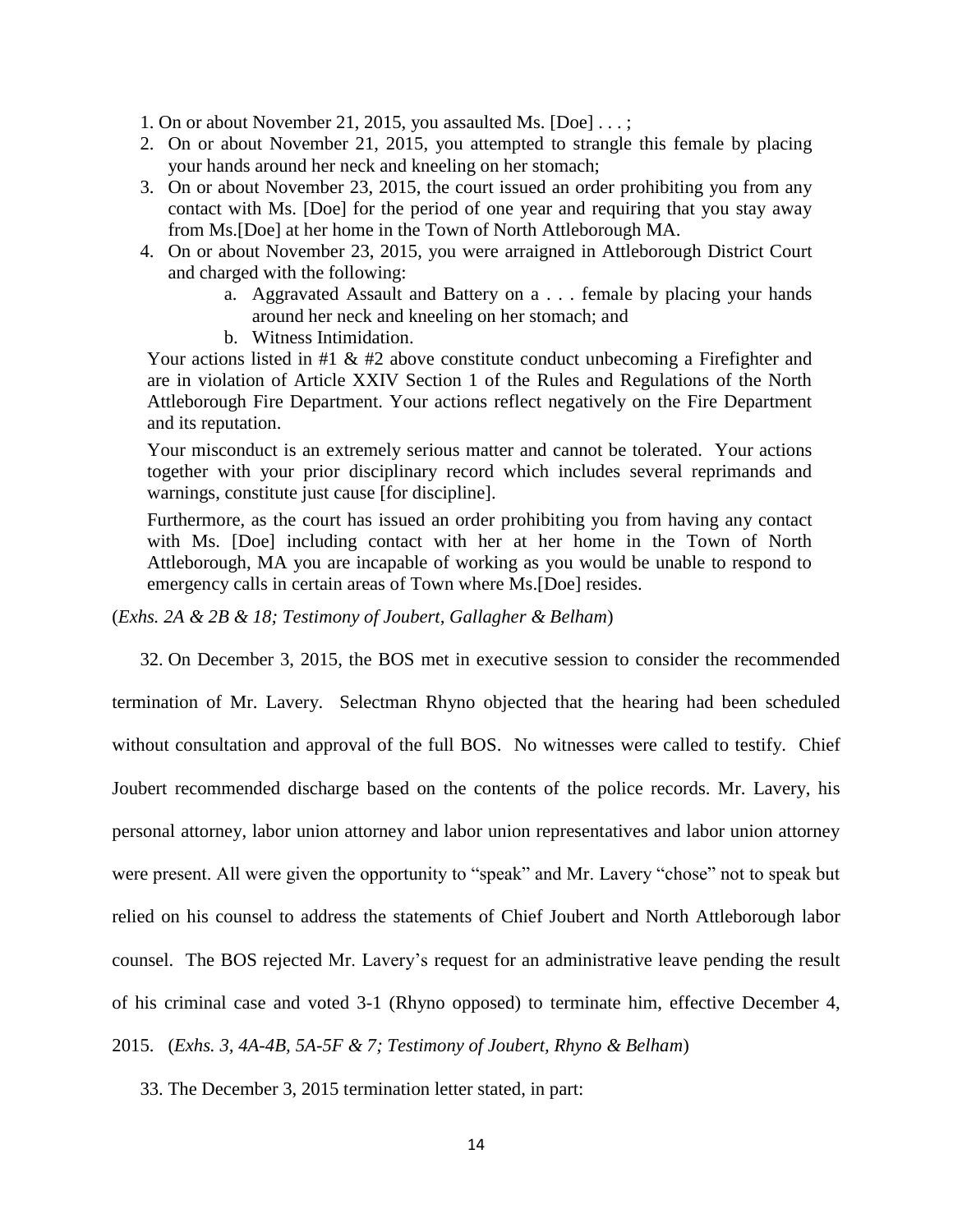After considering all of the evidence presented at the hearing, the Board finds that:

- 1. On or about November 21, 2015, you assaulted Ms. [Doe] . . by attempting to strangle this female by placing your hands around her neck, kneeling on her stomach and covering her mouth with your hand; and
- 2. The conduct referenced in paragraph #1 took place at your residence in North Attleborough and constituted the seventh domestic incident involving you and Ms. [Doe] in the past few years; and
- 3. On or about November 23, 2015, the court issued an order prohibiting you from any contact with Ms. [Doe] for the period of one year and requiring that you stay away from Ms. [Doe] at her home in North Attleborough, MA; and
- 4. On or about November 23, 2015, you were arraigned in Attleborough District Court and charged with the following:
	- a. Aggravated Assault and Battery on a . . . female by placing your hands around her neck and kneeling on her stomach; and
	- b. Witness Intimidation.

Your actions listed in  $#1 \& #2$  above, together and individually, constitute conduct unbecoming a Firefighter, are in violation of Article XXIV Section 1 of the Rules and Regulations of the North Attleborough Fire Department. Such behavior is inherently incompatible with your continued employment as a firefighter.

Furthermore, as the court has issued an order prohibiting you from having any contact with Ms. [Doe] including contact with her at her home in North Attleborough, you are incapable of working as you would be unable to respond to emergency calls in certain areas of Town where Ms.[Doe] resides.

Together with your prior disciplinary record, the above-cited inability to perform you duties and the violations of the Rules and Regulations . . . are just cause to discharge you from your employment with the Town.

(*Exh. 3*)

34. The Rules and Regulations referenced in the termination letter state, in relevant part:

"The following acts, actions or activities by members of the Fire Department are prohibited or restricted.

- A. Conduct Unbecoming of a Firefighter, Officer or Member of the Fire Department The commission of any specific act or acts of immoral, improper, disorderly or intemperate personal conduct which reflects discredit on the member; upon fellow members or upon the reputation of the Fire Department.
- B. Criminal Conduct The commission of any felony or misdemeanor, or the violation of the criminal laws or statutes of the United States or any local jurisdiction.

(*Exh. 1; Testimony of Chief Joubert & Belham*)

35. On January 3, 2016, one month after his termination, Mr. Lavery was involved in another

incident in which he allegedly assaulted another woman, which resulted in additional criminal

charges against him and a second notice of "Intent to Terminate – Second Discharge" issued by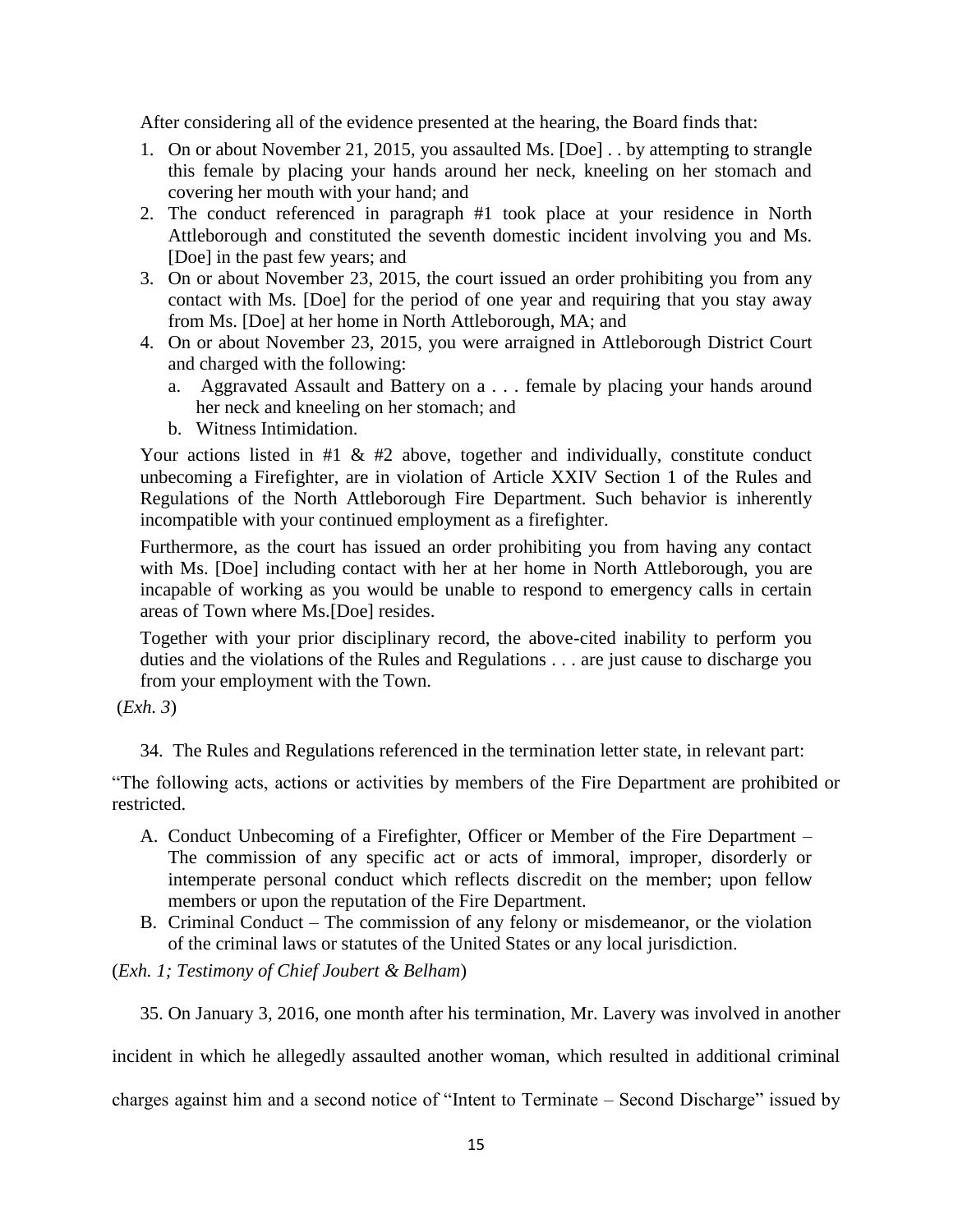the North Attleborough Town Manager on April 19, 2016. This incident was brought to the Commission's attention on April 22, 2016, just prior to commencing the hearing of this appeal. (*Administrative Notice* [*Email to Commission from Appellant's Counsel dated 4/22/2015*)

36. On March 29, 2016, the 209A restraining order issued against Mr. Lavery on November 23, 2016 was terminated "at plaintiff's [Ms. Doe's] request. With counsel." (*Exh. 20*) 9

37. On that same date, all charges in the pending criminal case against Mr. Lavery involving the November 21, 2015 incident were dismissed for failure to prosecute, after " $5<sup>th</sup>$  amendment priv. asserted" by Ms. Doe. (*Exh. 21; Testimony of Appellant & Ms. Doe*)

38. On April 28, 2016, the BOS voted (3-2) to drop the second termination proceedings. The Commission was informed of this action on or about May 6, 2016, also prior to the first day of hearing of the appeal. (*Administrative Notice [Email to Commission from Appellant's Counsel dated 5/6/2016; Emails to Commission from Respondent's Counsel dated 8/18/2017 & 8/31/2017, with April 28,2016 BOS meeting minutes attached]*)

39. Neither party offered further evidence about the January 3, 2016 incident during the hearing of this appeal. In August 2017, I requested the parties to provide further details about the status of that matter. (*Emails from Commission to Counsel dated 8/18/2017 & 8/21/2017*)

40. As a result, the parties informed the Commission that, on July 29, 2016, Mr. Lavery admitted to sufficient facts on the 2016 assault and battery charge and the case was continued without a finding of guilt (CWOF) with one year's probation and other conditions (now completed). (*Administrative Notice* [*Commonwealth v. Lavery*, *Docket No. 1634CR000001; Email to Commission from Respondent's Counsel dated 8/18/2017; Email to Commission from Appellant's Counsel dated 8/23/2017]*

 $\overline{\phantom{a}}$ 

<sup>9</sup> The court docket is stamped "VACATED", but I infer that is most likely a scriverner's error or a misnomer, as the record does not reflect any indication that the court intended the action to be "nunc pro tunc", rather than what would traditionally be expected to be prospective relief from such an order.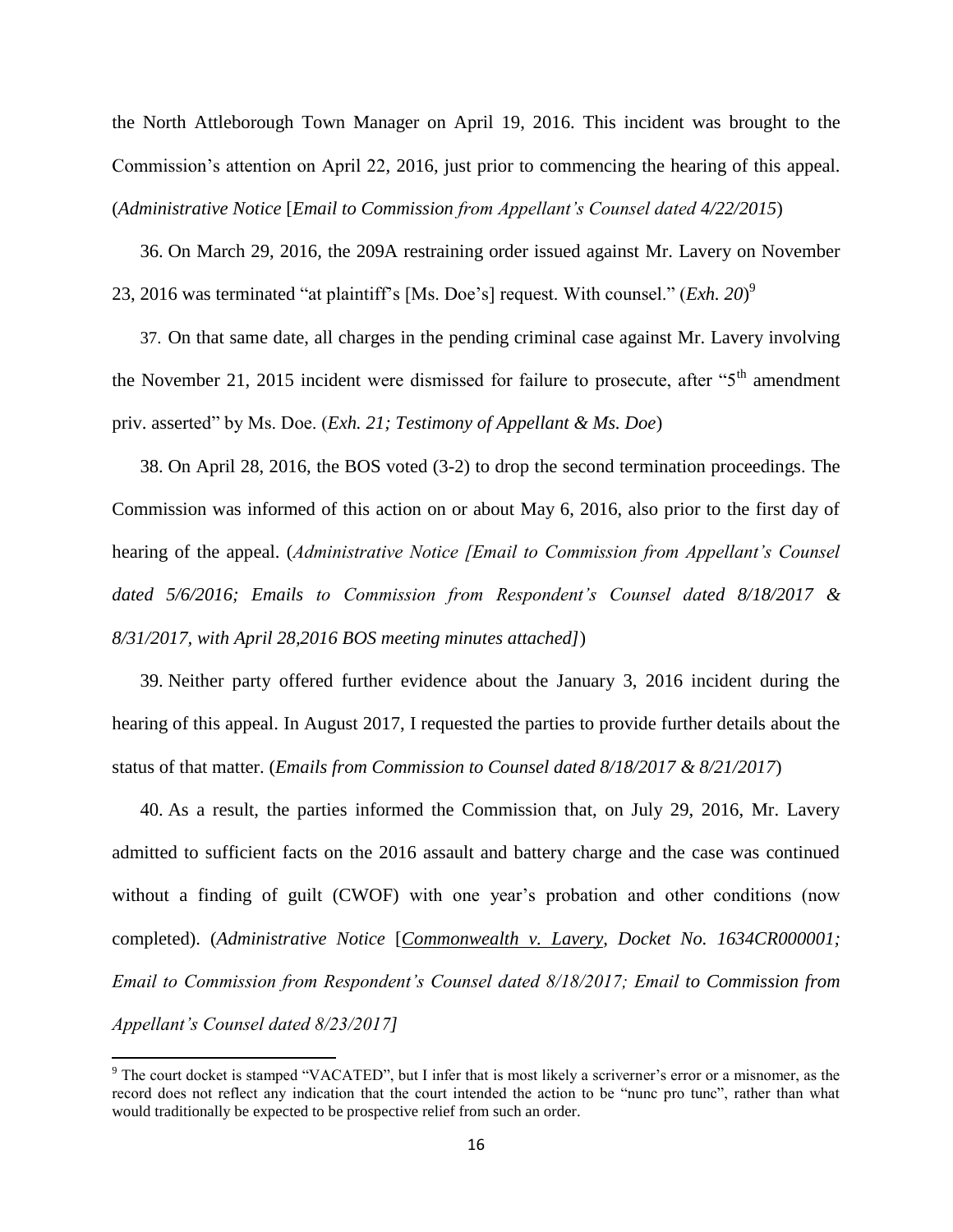#### **APPLICABLE CIVIL SERVICE LAW**

A tenured civil service employee may be disciplined for "just cause" after due notice and hearing upon written decision "which shall state fully and specifically the reasons therefore." G.L.c.31,§41. A person aggrieved by a decision of an appointing authority made pursuant to G.L.c.31,§41 may appeal to the Commission under G.L.c.31,§43,¶2, which provides, in part:

"If the commission by a preponderance of the evidence determines that there was just cause for an action taken against such person it shall affirm the action of the appointing authority, otherwise it shall reverse such action and the person concerned shall be returned to his position without loss of compensation or other rights; provided, however, if the employee by a preponderance of evidence, establishes that said action was based upon harmful error in the application of the appointing authority's procedure, an error of law, or upon any factor or conduct on the part of the employee not reasonably related to the fitness of the employee to perform in his position, said action shall not be sustained, and the person shall be returned to his position without loss of compensation or other rights. The commission may also modify any penalty imposed by the appointing authority."

Under Section 43, the Commission makes a de novo review "for the purpose of finding the

facts anew." Town of Falmouth v. Civil Service Comm'n, 447 Mass. 814, 823 (2006) and cases cited. The role of the Commission is to determine "whether the appointing authority has sustained its burden of proving that there was reasonable justification for the action taken by the appointing authority." City of Cambridge v. Civil Service Comm'n, 43 Mass.App.Ct. 300, 304, rev.den., 426 Mass. 1102 (1997). See also City of Leominster v. Stratton, 58 Mass.App.Ct. 726, 728, rev.den., 440 Mass. 1108 (2003); Police Dep't of Boston v. Collins, 48 Mass.App.Ct. 411, rev.den., 726 N.E.2d 417 (2000); McIsaac v. Civil Service Comm'n, 38 Mass.App.Ct. 473, 477 (1995); Town of Watertown v. Arria, 16 Mass.App.Ct. 331, rev.den., 390 Mass. 1102 (1983).

An action is "justified" if it is "done upon adequate reasons sufficiently supported by credible evidence, when weighed by an unprejudiced mind; guided by common sense and by correct rules of law." Commissioners of Civil Service v. Municipal Ct., 359 Mass. 211, 214 (1971); City of Cambridge v. Civil Service Comm'n, 43 Mass.App.Ct. 300, 304, rev.den., 426 Mass. 1102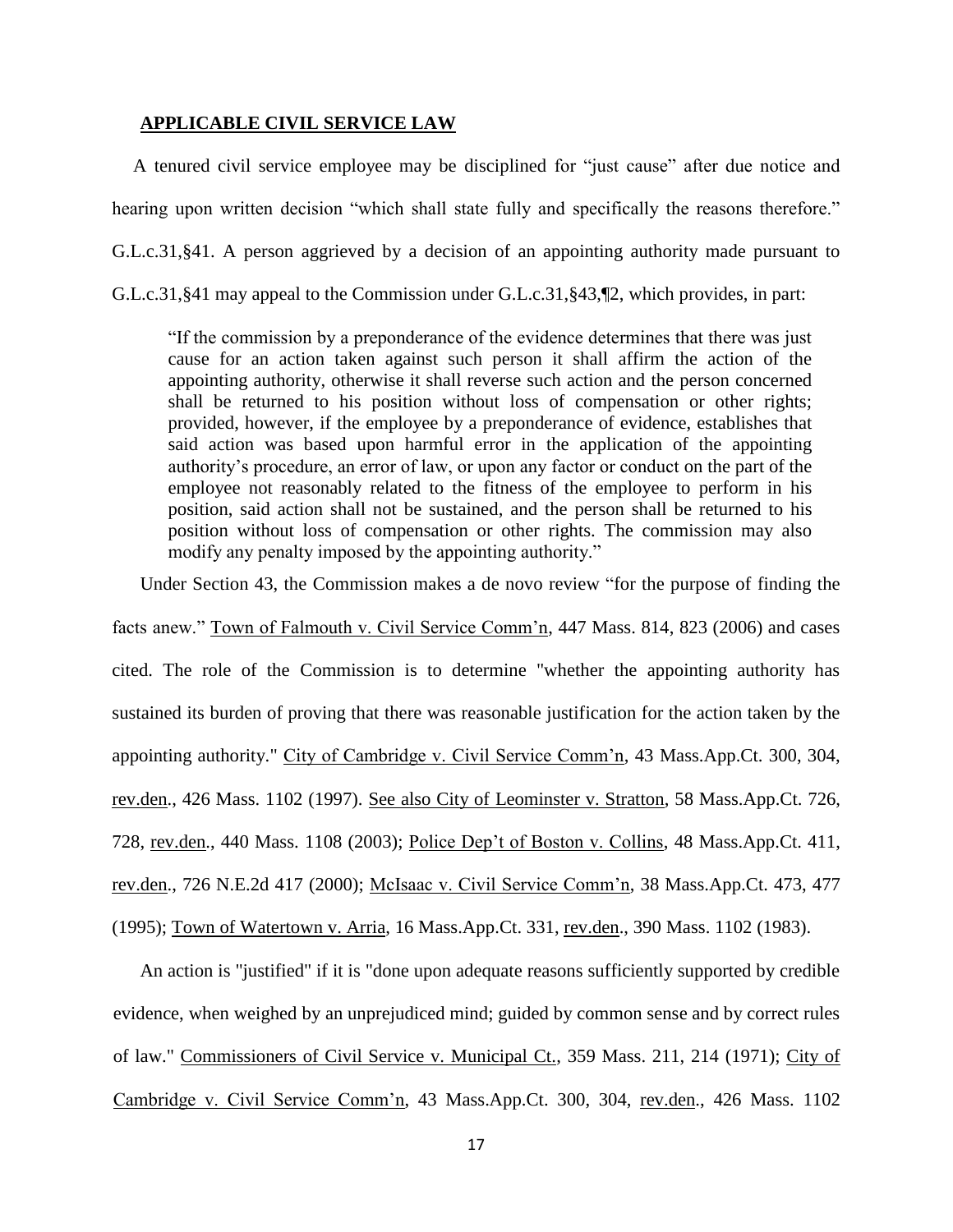(1997); Selectmen of Wakefield v. Judge of First Dist. Ct., 262 Mass. 477, 482 (1928) The Commission determines justification for discipline by inquiring, "whether the employee has been guilty of substantial misconduct which adversely affects the public interest by impairing the efficiency of public service." School Comm. v. Civil Service Comm'n, 43 Mass.App.Ct. 486, 488, rev.den., 426 Mass. 1104 (1997); Murray v. Second Dist. Ct., 389 Mass. 508, 514 (1983)

The Commission is guided by "the principle of uniformity and the 'equitable treatment of similarly situated individuals' [both within and across different appointing authorities]" as well as the "underlying purpose of the civil service system 'to guard against political considerations, favoritism and bias in governmental employment decisions.' " Town of Falmouth v. Civil Service Comm'n, 447 Mass. 814, 823 (2006) and cases cited. It is also a basic tenet of "merit principles" which govern civil service law that discipline must be remedial, not punitive, designed to "correct inadequate performance" and "separating employees whose inadequate performance cannot be corrected." G.L. c.31,§1.

Off-duty misconduct properly can be the basis for discipline when the behavior has a "significant correlation" or "nexus" between the conduct and an employee's fitness to perform the duties of his public employment, i.e. "the conduct is reasonably related to the fitness of the employee to perform in his position." G.L.c.31, §43, ¶2. See, e.g., City of Cambridge v. Baldasaro, 50 Mass.App.Ct. 1, 4, rev.den., 432 Mass, 1110 (2000) (no nexus between motor equipment operator's duties and off-duty tirade against city employee who had ticketed him for illegal parking); School Committee of Brockton v. Civil Service Comm'n, 43 Mass.App,Ct. 486, 491-92, rev.den., 426 Mass. 1104 (1997) (no evidence that school custodian's sexual misconduct in public park was "reasonably related to the fitness of the employee to perform in his position")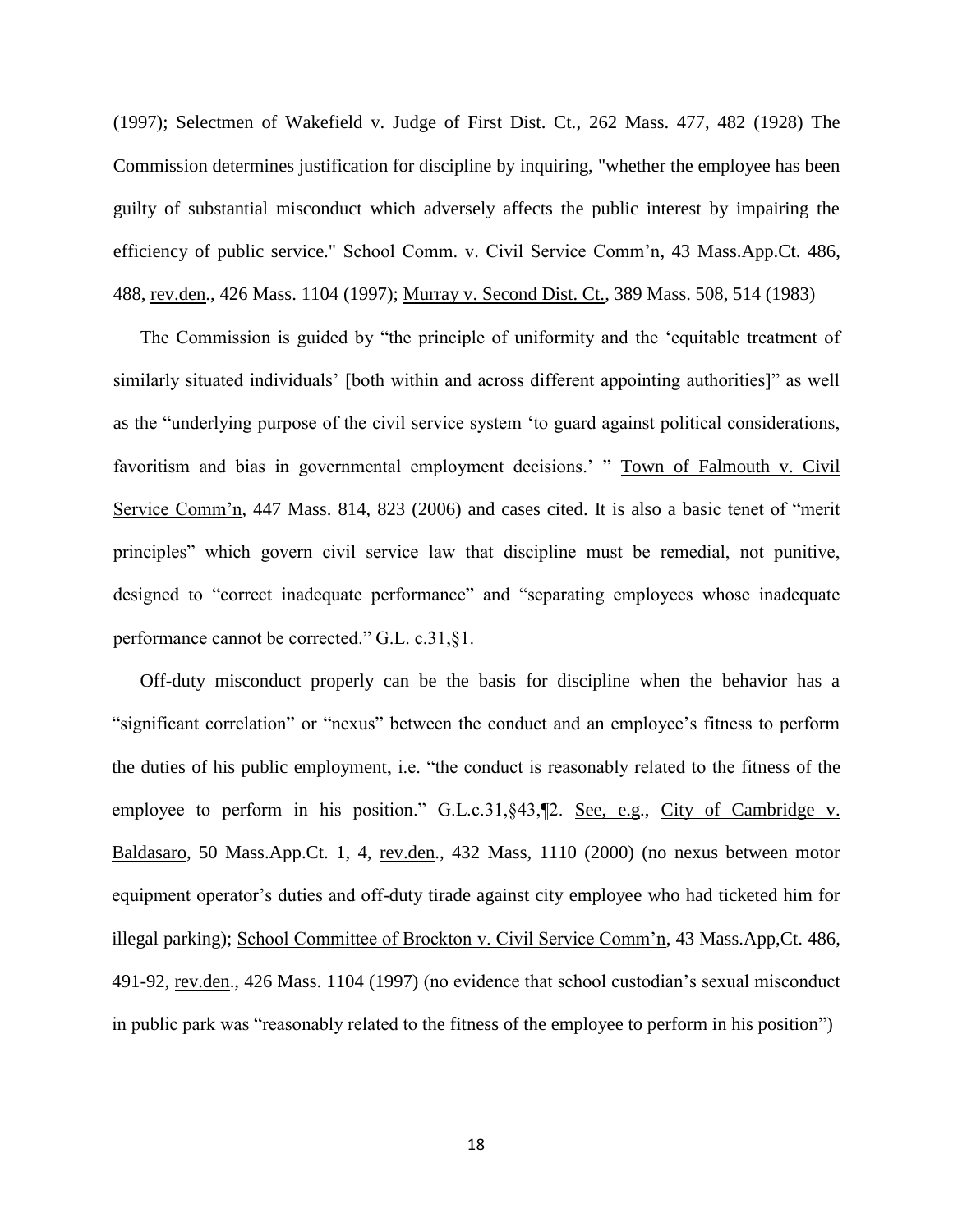G.L.c.31, Section 43 also vests the Commission with "considerable discretion" to affirm, vacate or modify discipline but that discretion is "not without bounds" and requires sound explanation for doing so. See, e.g., Police Comm'r v. Civil Service Comm'n, 39 Mass.App.Ct. 594, 600 (1996) ("The power accorded to the commission to modify penalties must not be confused with the power to impose penalties ab initio . . . accorded the appointing authority")

"[T]he *power to modify is at its core the authority . . . to temper, balance, and amend*. *The power to modify penalties permits the furtherance of uniformity and equitable treatment of similarly situated individuals*. *It must be used to further, and not to frustrate, the purpose of civil service legislation, i.e., 'to protect efficient public employees from partisan political control'* . . *and 'the removal of those who have proved to be incompetent or unworthy to continue in the public service*' [Citations]"

Id., (*emphasis added*). See also Town of Falmouth v. Civil Service Comm'n, 447 Mass. 814, 823 (2006), quoting Watertown v. Arria, 16 Mass.App.Ct. 331, 334 (1983).

## **ANALYSIS**

North Attleborough has met its burden to show by a preponderance of evidence just cause to terminate Mr. Lavery as an NAFD firefighter. Although the alleged acts amounting to a violent criminal assault against Ms. Doe and an attempt to intimidate her that formed the basis for termination were not proved, North Attleborough did prove that Mr. Lavery engaged in an intolerable act of domestic violence that fits well within the definition of "conduct unbecoming" a firefighter that justified his termination.

## *Job Nexus of Off-Duty Conduct By A Firefighter*

This appeal is distinguishable from cases in which off-duty conduct followed, or accompanied, some similar on-duty acts of misconduct. E.g., Caira v. City of Waltham, 28 MCSR 574 (2015) (termination of motor equipment operator based on largely undisputed evidence of selling drugs both on- and off-duty); Timperly v. Burlington School Committee, 23 MCSR 651 (2010) (misconduct by off-duty school custodian with extensive prior record of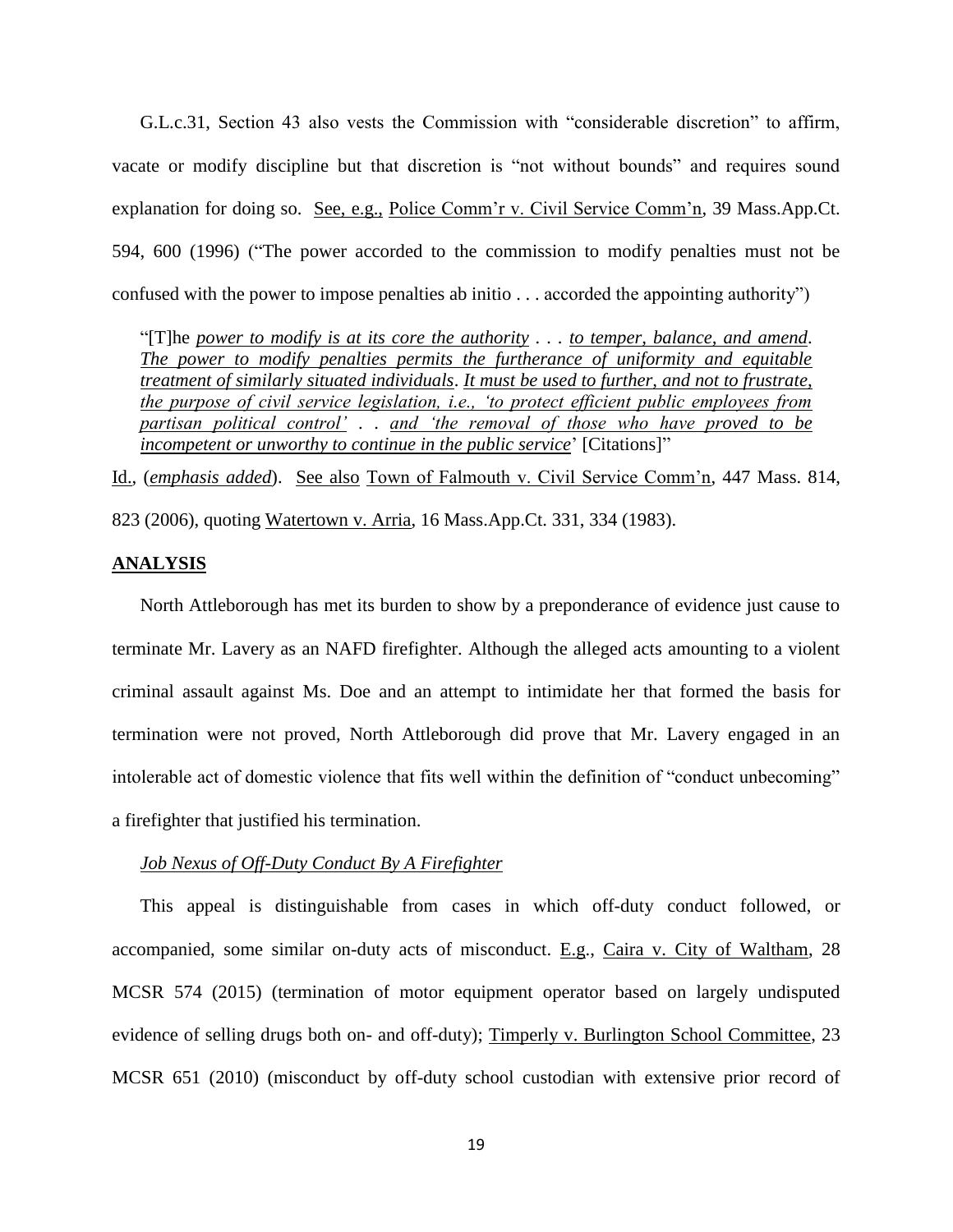discipline for similar violent on-duty behavior justified termination). Nor is this a case in which off-duty criminal misconduct and untruthfulness posed a direct and unreasonable risk that the same unacceptable misconduct would be repeated in the workplace. cf., Everton v. Town of Falmouth, 26 MCSR 465 (2013) (police officer properly terminated for off-duty criminal driving violations and untruthfulness, including failure to stop for a police officer and driving to endanger); Costa v. City of New Bedford, 24 MCSR 368 (2011) (discipline of firefighter for offduty animus, taunting and physical altercation with another firefighter at an arbitration hearing); LeCompte v. Department of Correction, 24 MCSR 534 (2011) (discipline of correction officer for violently resisting arrest that resulted in his being Tasered).

Here, Mr. Lavery's prior reprimands (1999 - EMS knowledge, 2000 & 2004 – leadership) bear no relationship to the violent behavior alleged in this appeal. A 2004 memorandum in the file, along with Chief Joubert's 2013-2014 counseling and subsequent referral to treatment, are the only indicia that his personal life ever came up at work, which mainly manifested through colleagues overhearing him arguing on the telephone (with person(s) unknown) and his absenteeism in the past. Those issues, however, did not percolate into any workplace confrontations. By November 2015, but for the chance encounter with Ms. Doe, these personal issues appeared to have been behind him. Thus, his prior on-duty history does not warrant finding an existing pattern that implicates a nexus to present fitness to perform his job.

North Attleborough correctly argues that discipline may be based on violation of a "zero tolerance" rule that the employee knew clearly covers both on-duty and off-duty behavior. See, e.g., Schiavone v. Civil Service Comm'n, 83 Mass.App.Ct. 1118 (2013) (Rule 1:28), affirming, 21 MCSR 464 (2008), on remand, 22 MCSR 672 (2009) (sexual harassment policy) Here, North Attleborough relies on two sections of the NAFD's Rules and Regulations: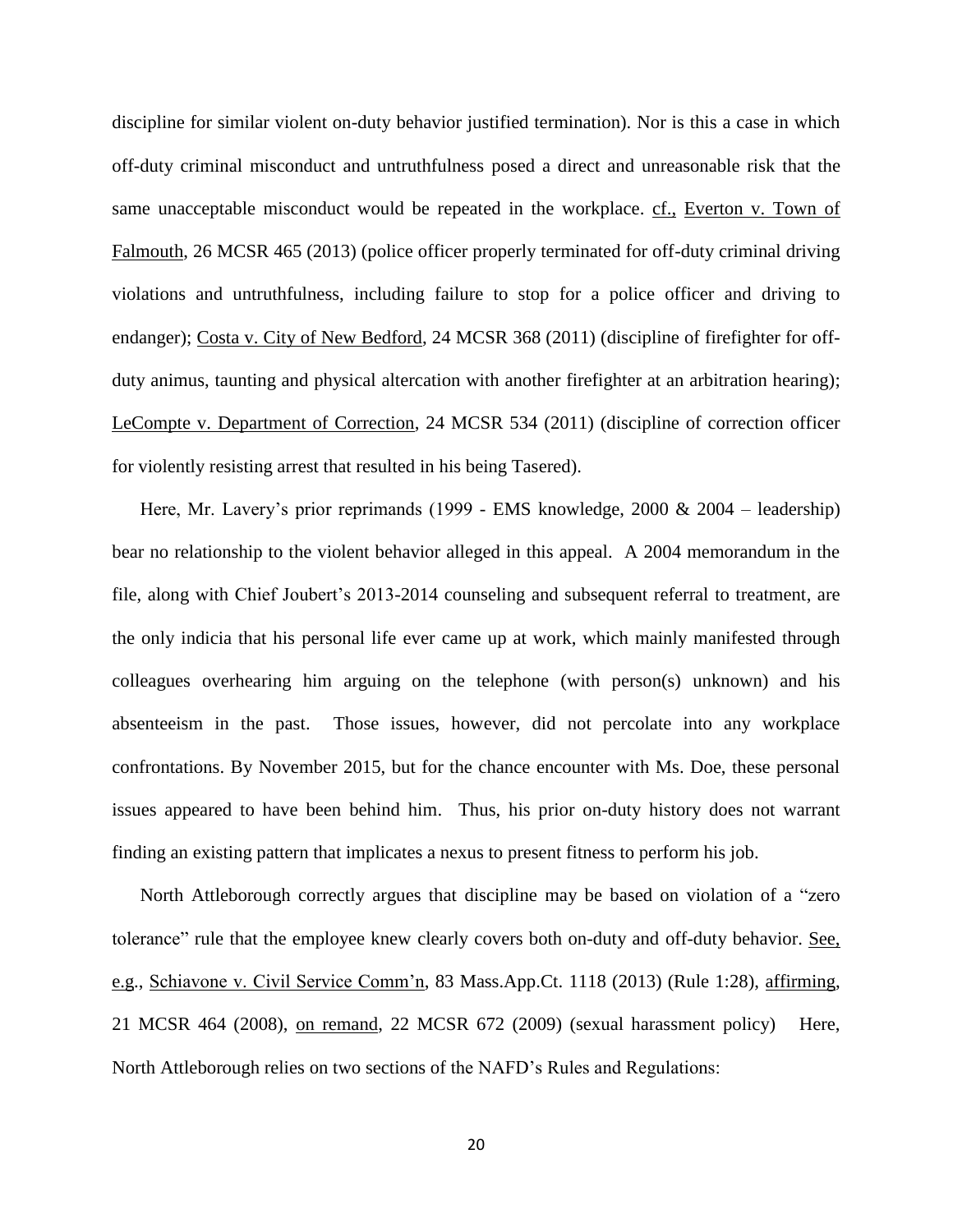"A. Conduct Unbecoming of a Firefighter – "The commission of any specific act of immoral, improper, disorderly or intemperate personal conduct which reflects discredit on the member; upon fellow members or upon the reputation of the Fire Department" and

"B. Criminal Conduct – "The commission of any felony or misdemeanor or the violation of the criminal laws or statutes of the United States or any local jurisdiction." <sup>10</sup>

A rule prohibiting "conduct unbecoming" is usually, although not exclusively, associated with armed police officers who are held to a "higher standard" than other public employees and "carr[y] the burden of being expected to comport himself or herself in an exemplary fashion" See, e.g., McIsaac v. Civil Service Comm'n, 38 Mass.App.Ct. 473 (1995) McIsaac upheld the discharge of a police officer who mishandled his firearm while intoxicated off-duty in public.

"In that context [i.e. a police officer's higher standard], the adjectives "immoral", 'improper", "disorderly" and "intemperate" have meaning. Negligent handling of a firearm while drunk and aggressive verbal abuse . . . is surely an embarrassment to a police force and, hence, does not become a police officer." Id., 38 Mass.App.Ct. at 475.

The term "conduct unbecoming", however, does not "render virtually any public indiscretion

sufficient to support discharge . . . . " See School Committee of Brockton v. Civil Service

Comm'n, 43 Mass.App.Ct. 486, 492, rev.den., 426 Mass. 1104 (1997). Even with police officers,

"conduct unbecoming" can be considered so "impermissibly vague" as to be unenforceable.

McIsaac, *supra*, 38 Mass.App.Ct. at 495-96.<sup>11</sup>

l

Here, unlike Schaivone, the evidence did not show that NAPD Firefighters were expressly trained on the "conduct unbecoming" rule or told what it covered even when not in uniform or not on-duty. Nearly all other NAPD "Prohibited Conduct" relates just to on-duty conduct, save

 $10$  I need not address the "Criminal Conduct" rule as a basis for the required nexus, as Mr. Lavery was not convicted of any crimes and I do not find that he committed any criminal misconduct. I do note that the NAFD rule appears to cover virtually any federal, state or municipal offense anywhere in the nation, and may not pass constitutional muster, as written, when relied upon to regulate "an interest as fundamental and important as an employee's work tenure." See School Committee of Brockton v. Civil Service Comm'n, 43 Mass.App.Ct. 486, 492-93, rev.den., 426 Mass. 1104 (1997); cf. McIsaac v. Civil Service Comm'n, 38 Mass.App.Ct. 473, 475 (1995).

<sup>&</sup>lt;sup>11</sup> I limit the unpublished dicta in Schiavone, holding him to "any standard of decency" to the facts of that case. Mr. Schiavone was an "uncouth bigot", had been disciplined for harassing co-workers, and then made public, derogatory homophobic remarks about a private citizen while among his on-duty, unformed, colleagues whom Schiavone encouraged to join in harassing the citizen. Schiavone, *supra*, 83 Mass.App.Ct. 1118\*2.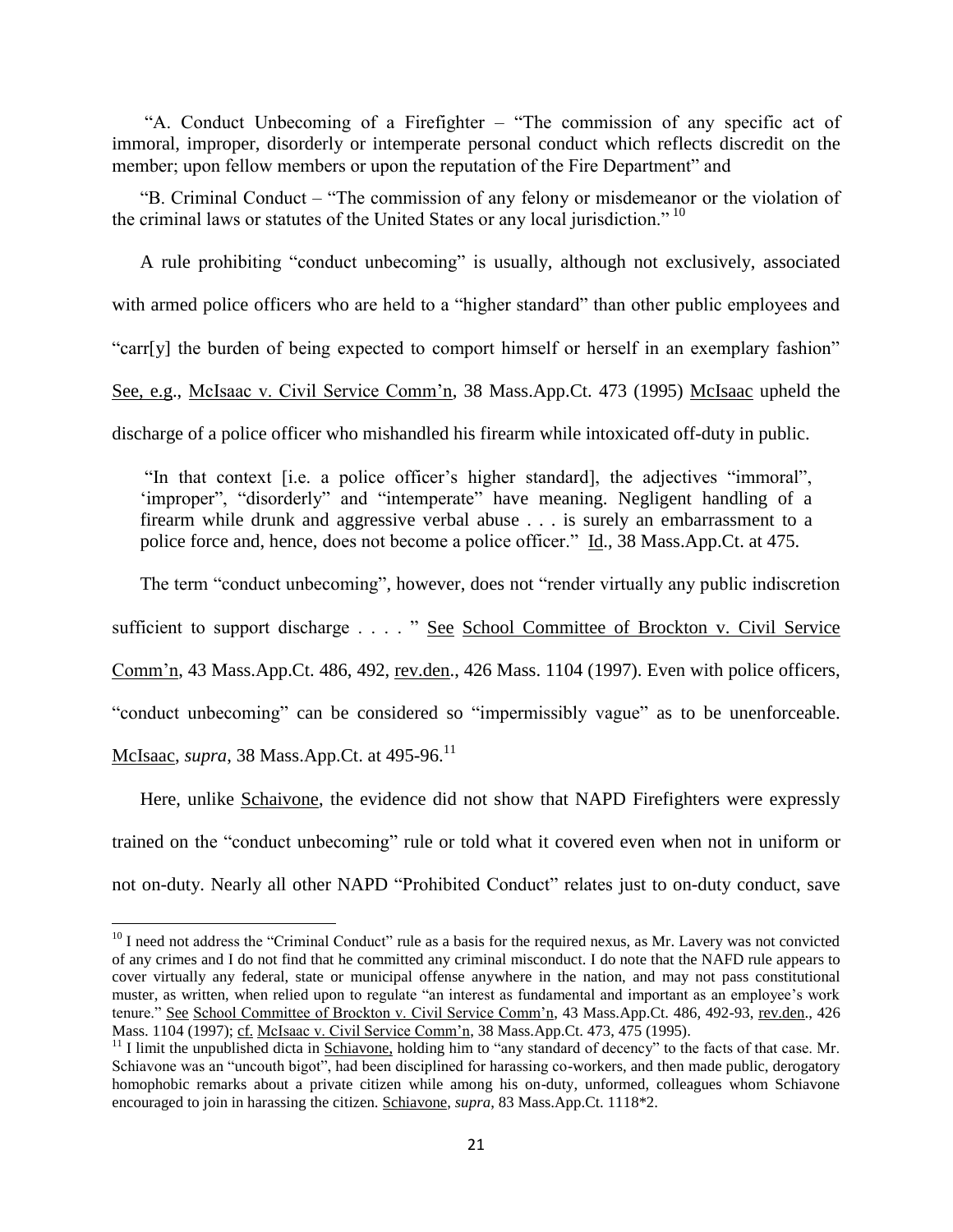for "Use of and or Possession of Intoxicating Beverages or Drugs" that prohibits a firefighter "while off duty [to] render [themselves] unfit for normal scheduled duty through the use of any narcotic drug or controlled substance . . ." (*Exh. 1*) Thus, the NAFD's "conduct unbecoming" rule does not unequivocally describe the type of off-duty private "unbecoming" conduct intended to be covered by the rule. Nevertheless, even in the absence of an explicit "zero tolerance" policy, it is entirely consistent with civil service law, and common sense, to hold a firefighter responsible, at a minimum, for some level of unacceptable off-duty behavior that would be intolerable in any civilized society. See G.L.c.31,§59 (prohibition against retaining employees "habitually using alcohol" or "convicted of any crime"); PAR.23 (Smoking Prohibition Rule for most public safety employees).

### *Conduct Unbecoming of a Firefighter*

As noted above, a rule prohibiting "conduct unbecoming" covers some, but not all off-duty misconduct. The violent criminal acts with which Mr. Lavery was charged surely would meet that standard but the evidence does not warrant a finding that he committed those specific acts.

First, the preponderance of evidence established that Mr. Lavery never "attempted to strangle [Ms. Doe]" as North Attleborough's charge letter claimed and the termination letter concluded. In fact, neither Ms. Doe nor any NAPD witness or document supported that conclusion. Chief Joubert later regretted using the term "strangle" to describe what happened.

Second, finding that Mr. Lavery's "conduct [on November 21, 2015] . . . constituted the seventh domestic incident involving [Mr. Lavery] and Ms. [Doe] in the past few years" is also patently inaccurate. Since 2013, there had been <u>one</u> prior "incident" involving them on October 24, 2016 that involved Mr. Lavery's call to police that she was harassing him, which resulted in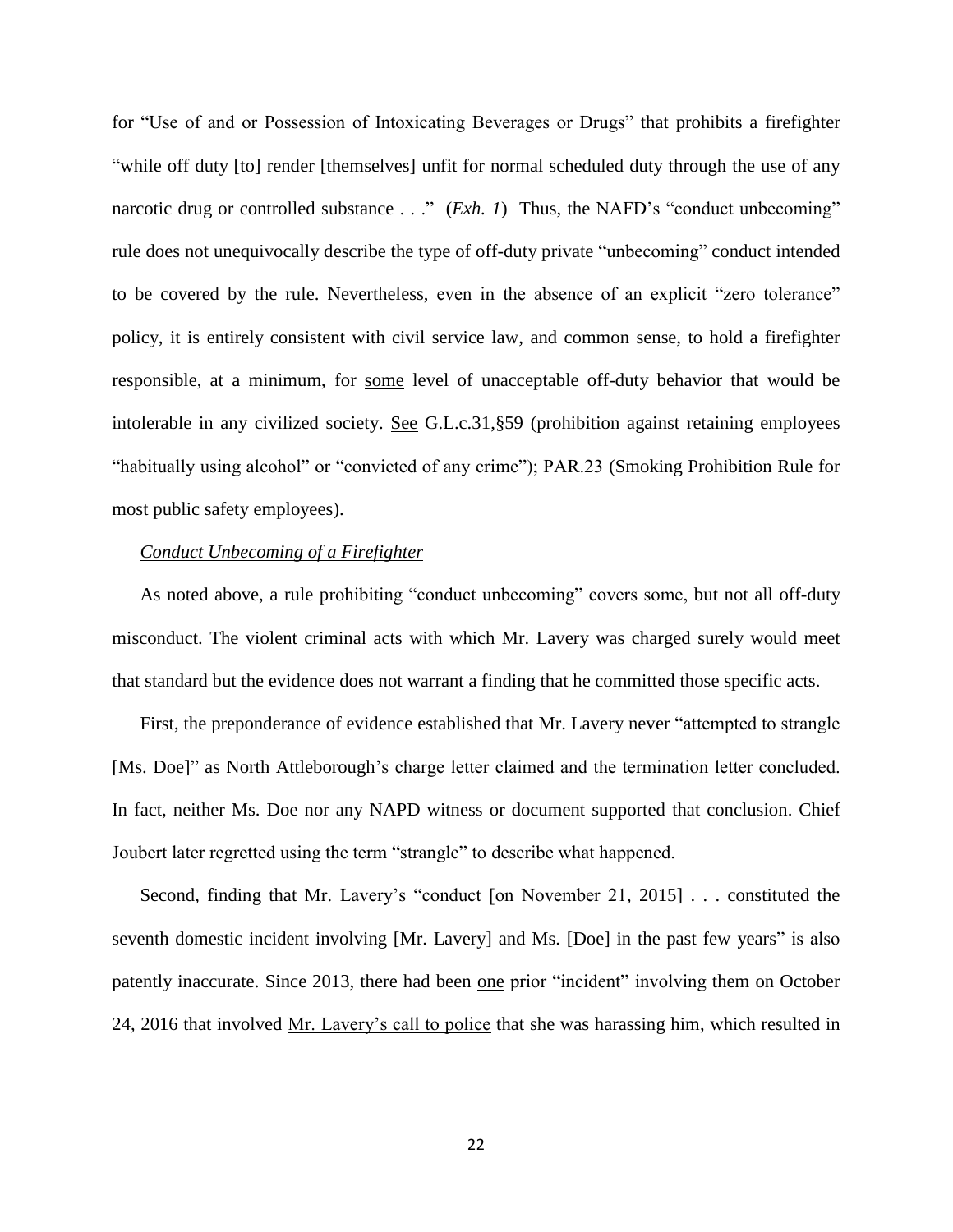the police ordering her to leave and stay away. The other prior "incidents" established by the evidence, included five complaints Mr. Lavery brought or was about to bring against Ms. Doe.

As to other alleged criminal acts – "Aggravated Assault and Battery" and "Intimidation" of Ms. Doe by "choking her", "grabbing her neck", pushing her against a wall", "kneeling on her stomach", and "covering her mouth" – the only evidence comes from Ms. Doe's hearsay out-ofhearing statements and the "red marks" on her neck. On many of these critical facts, Ms. Doe invoked her constitutional rights against self-incrimination and refused to answer a number of specific questions at the Commission hearing, including:

- She would not testify that her statement about being pushed against the wall was true;
- She refused twice to testify who caused the "red marks" or how she received them;
- She refused to testify to her recollection of where Mr. Lavery was when she first walked into his bedroom, what he was wearing or if he was covered by a blanket.

Ms. Doe's refusal to answer these questions, together with my observations about her demeanor, both during her testimony at the Commission hearing and during the video-taped NAPD interviews which I watched carefully, persuade me to discount most of Ms. Doe's testimony as not credible. At the Commission hearing, Ms. Doe was polite but uncommonly nervous and often tentative. She spoke so softly that she was asked several times to raise her voice.

I do not completely discount all of the testimony provided by Ms. Doe. When it comes to physical violence, however, under the preponderance of the evidence test which I am obliged to apply, along with Ms. Doe's own admissions, I am persuaded that, although they both argued acrimoniously and they both received physical injuries, as in most of their past encounters for which Ms. Doe admitted that she started the physical confrontation and Mr. Lavery had reacted to ward off her attack on him, I find that, by a preponderance of all of the evidence that was presented to me, that pattern is what played out on November 21, 2015.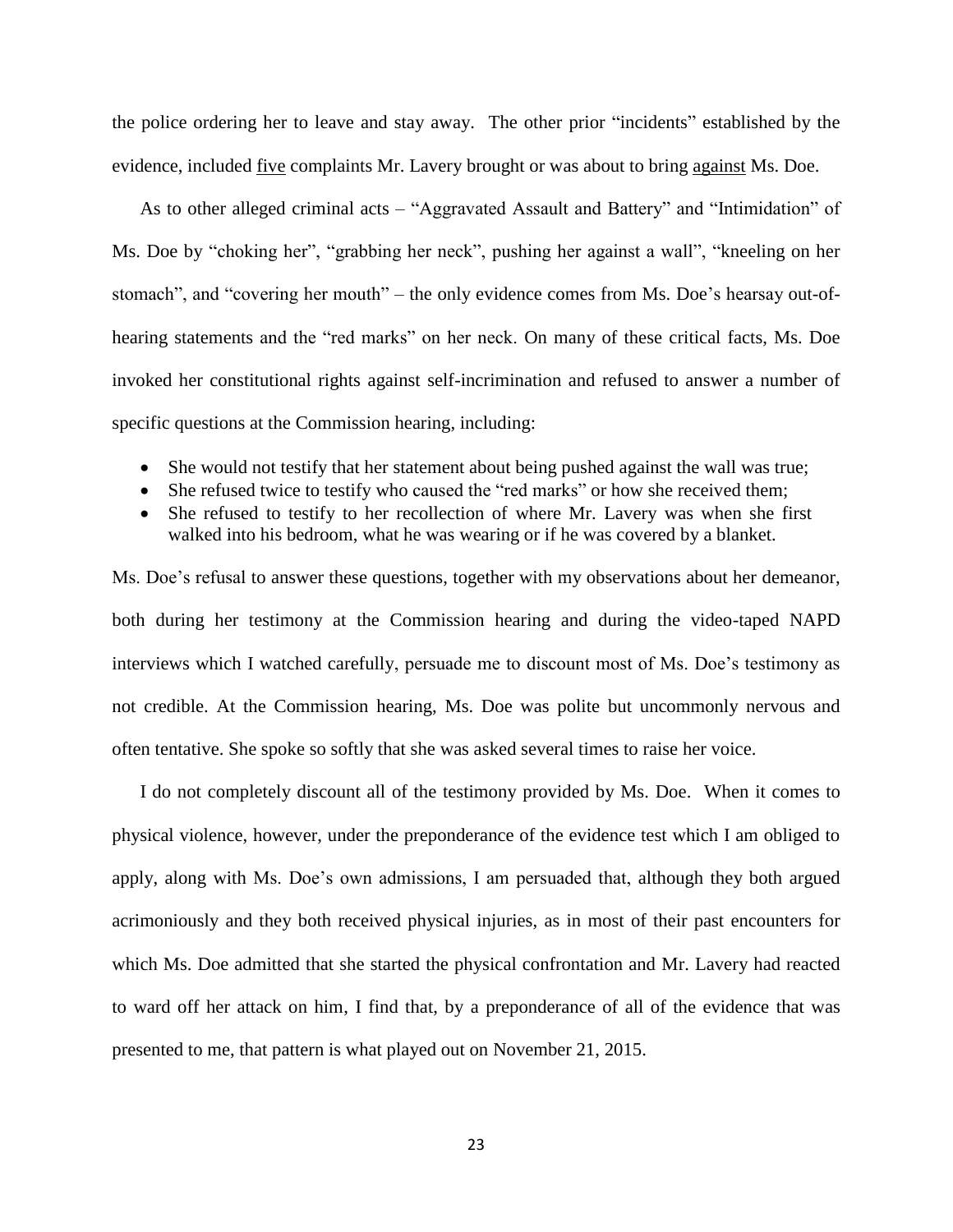I do remain seriously troubled by the undisputed fact that Ms. Doe appeared with a red mark on her neck. The photograph in evidence is not crystal clear as to the actual nature of the injury, and the NAPD interviews only approached the surface of this subject. During the brief interviews at the NAPD, Mr. Lavery offered up a plausible explanation as to how he got the injuries the NAPD saw on him, specifically, the "teeth marks" on his body, which would be consistent with his version of how Ms. Doe attacked him while still in bed. The NAPD officers never explicitly told Mr. Lavery that they saw "red" marks on Ms. Doe and never probed him with particularity about those injuries during the interview. Thus, I cannot conclude from the NAPD interviews and testimony alone, on which North Attleborough principally relied, that North Attleborough met its burden to prove that it was "more likely than not likely" that Mr. Lavery "attempted to strangle" Ms. Doe or inflicted the specific injuries she had alleged and on which North Attleborough based its decision to termination his employment.

Had Mr. Lavery not been involved in another incident of alleged domestic abuse, for which he admitted to sufficient facts to warrant a finding of guilty on charges of assault and battery, my assessment would have been limited to the evidence presented through the NAPD to the Commission on the November 21, 2015 incident. I would have been inclined to conclude that North Attleborough did not prove by a preponderance of evidence that Mr. Lavery had used a degree of force that would have left any "red" marks on Ms. Doe's neck during their struggle.

To be sure, it would have been preferable for the NAPD to have conducted more thorough interviews to flesh out all of the complete details on this critically conflicting, and strenuously disputed, version of events while the altercation was still fresh. Nevertheless, every NAPD police officer credibly testified to seeing some sort of a red mark on Ms. Doe's neck. This undisputed fact, together with the fact that Mr. Lavery admitted to domestic violence in an incident barely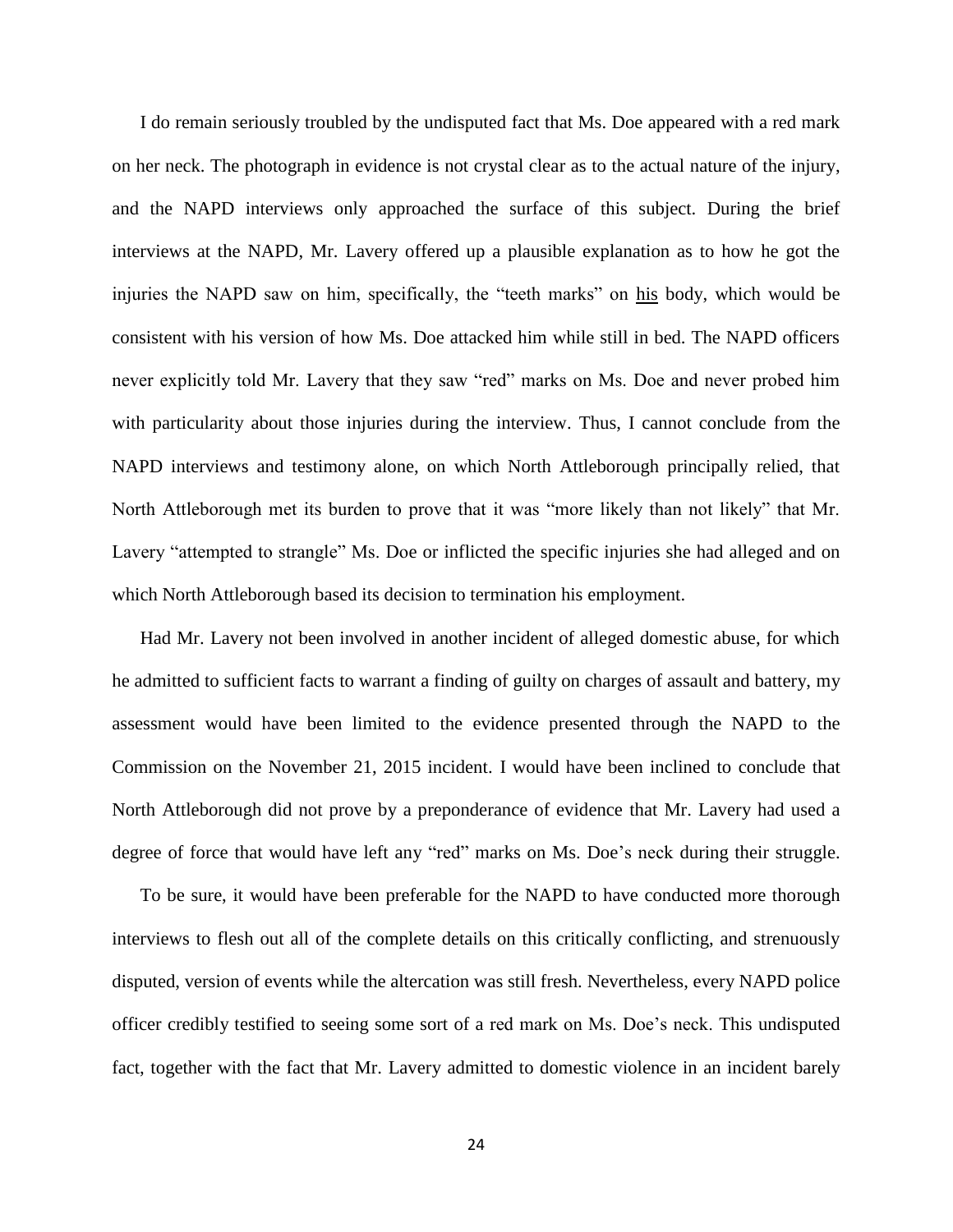one month after his very similar altercation with Ms. Doe, tips the calculus on this very close call. I conclude that Mr. Lavery's testimony that he would "never" hit a woman is not credible. In addition, I find Mr. Lavery's other quick, self-serving responses to the NAPD, and failure to elaborate, about how Ms. Doe "shouldn't" have "any" marks on her and it was "Not True" that he grabbed her neck, were also a prevarication, intended to avoid having to acknowledge the degree of force that he did, in fact, know, or should have known, he had employed. Thus, I conclude, as did the NAPD and North Attleborough, that (although he did not "attempt to strangle" Ms. Doe), it is "more likely than not likely" that Mr. Lavery did, intentionally or recklessly, grab Ms. Doe by the neck and employ some unreasonable degree of force during his physical altercation with Ms. Doe that, despite his denials, did, indeed, put her at risk of serious harm. This misconduct, while it may not rise to what is necessary to prove criminal assault, and even if viewed through the lens of "self-defense", established that Mr. Lavery was involved in an act of intolerable domestic violence and, therefore, engaged in behavior that North Attleborough can fairly consider to meet its definition of "conduct unbecoming" a firefighter.

I am mindful that, as a general rule, the Commission is charged with conducting a de novo hearing to "finding afresh the facts upon which the employment action was based." E.g., City of Leominster v. Stratton, 58 Mass.App.Ct. 726, rev. den, 440 Mass. 1108 (2003). The authority to inquire into "after acquired" evidence is somewhat uncertain. See City of Springfield v. Civil Service Comm'n, 469 Mass. 370, (2014) Under the particular circumstances of this case, including the close similarity and temporal proximity of both incidents, as well as the unique challenges to fact-finding in cases of domestic violence, common sense dictates that I do not overlook the second incident. Rather, I am persuaded that it is fair to consider the January 3, 2016 incident, together with Mr. Lavery's subsequent admission to facts sufficient to find him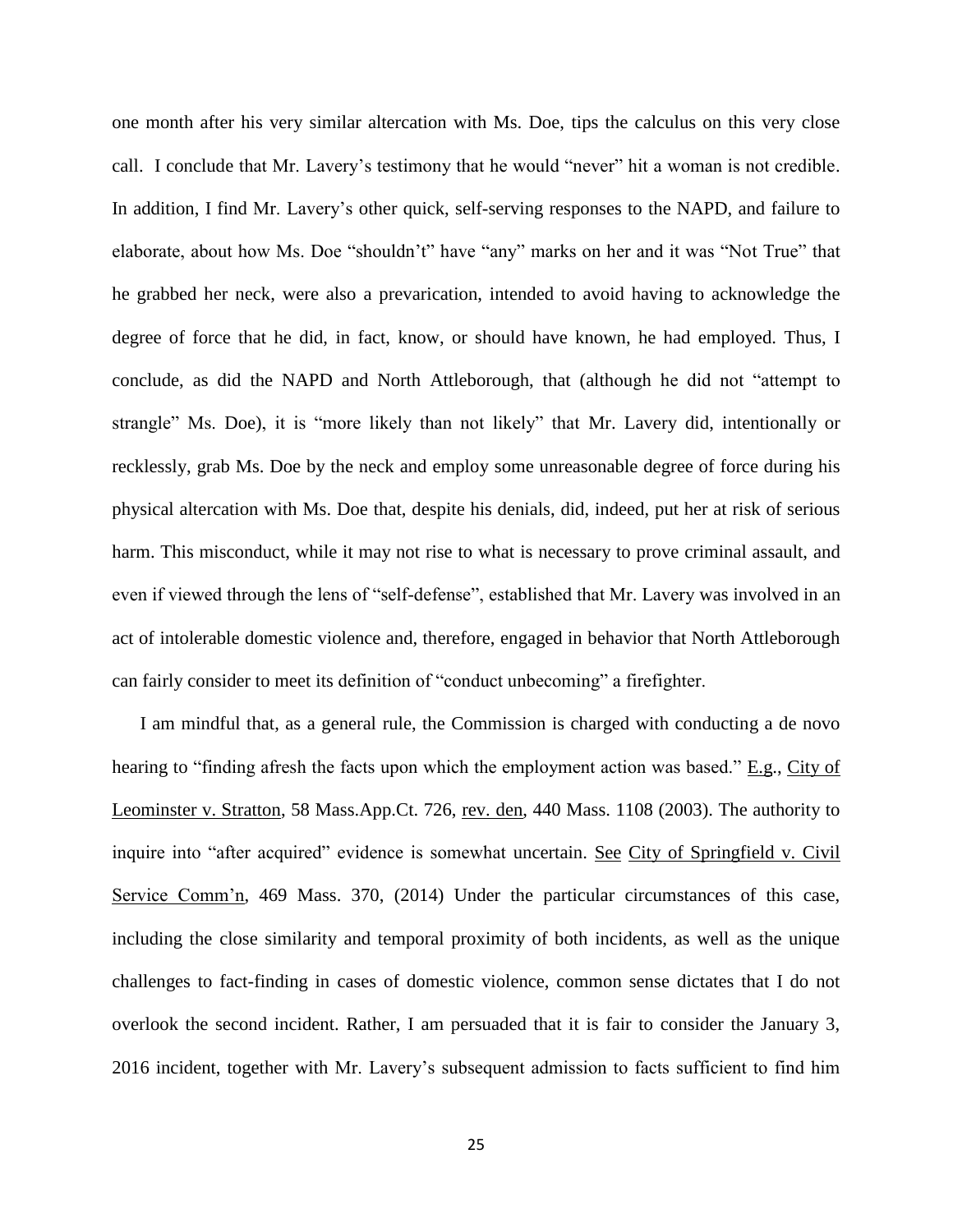guilty of domestic violence, at least, for the limited purpose of informing my own credibility assessment of Mr. Lavery's testimony and state of mind concerning the November 21, 2015 incident that occurred one month earlier. My consideration of the January  $\lambda$ , 2016 incident is limited to its relevance to the decision about the issues presently before the Commission. I have not reached any conclusion as to whether the merits of that incident would, or would not, support independent, alternative reasons for termination of Mr. Lavery's employment, something that would have required North Attleborough to have proceeded with the second disciplinary proceeding and rendered a further decision imposing such conditional discipline. See generally City of Springfield v. Civil Service Comm'n, 469 Mass. 370, 374, 377 fnt.13 (2014) (employee's initial termination overturned but second termination based on conviction while first termination appeal pending upheld); Walsh v. City of Worcester, 89 Mass.App.Ct. 1128 (1:28 decision), rev. den. 475 Mass. 1105 (2016), on remand, 29 MCSR 590 (2016) (layoff upheld after notice and hearing during pendency of appeal of prior termination that was eventually overturned)

#### *The Restraining Order as Grounds for Termination*

 $\overline{\phantom{a}}$ 

North Attleborough also argues that Mr. Lavery was disqualified for duty as an NAFD firefighter when Ms. Doe obtained a 209A restraining order on November 23, 2015 that ordered him "not to contact [Ms. Doe] . . . to stay at least 100 yards away" from her and "stay away from [her] residence" and her "workplace" for one year. I do not find merit to that argument.

The only relevant restrictions in the 209A order that could plausibly impact Mr. Lavery's duty as an NAFD firefighter is the restriction that he keep "100 yards away" from her and "stay away" from her residence in the center of North Attleboro.<sup>12</sup> I do not find that these restrictions pose any "reasonably foreseeable, specific connection between an employee's . . . conduct and

 $12$  Mr. Lavery would have no reason to "contact" Ms. Doe except in the company of another firefigher in the course of his duties (in the remote chance of an emergency in which she was involved) or to go to her "workplace", which was in Bellingham.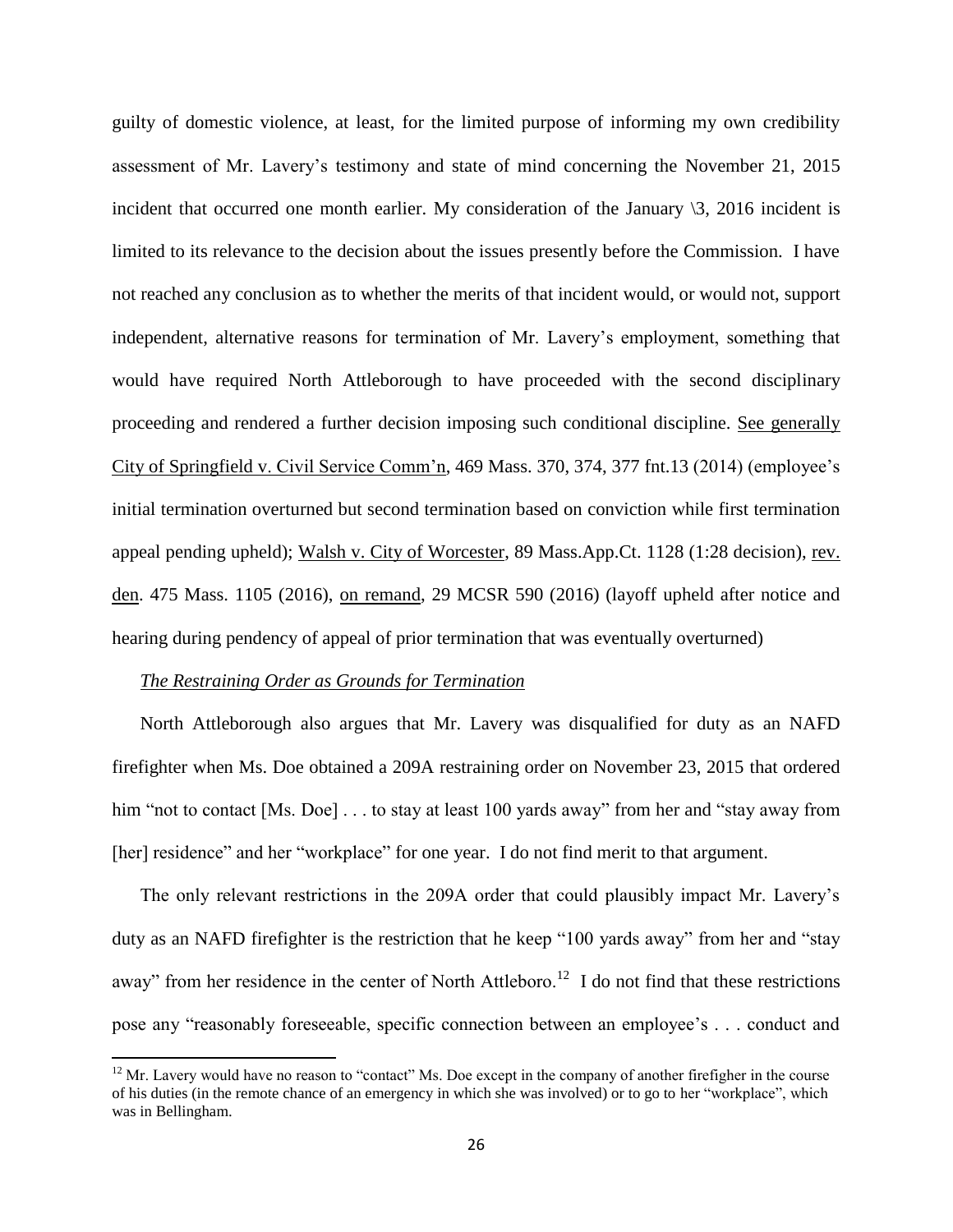the efficiency of the [public] service." School Committee of Brockton v. Civil Service Comm'n, 43 Mass.App.Ct. 486, 492, rev.den., 426 Mass. 1104 (1997) (no nexus to school custodian's job and his public sexual liaison in nearby park) See also, Fuertes v. City of New Bedford, 25 MCSR 485 (2012) (hypothetical risk that EMT's off-duty motor vehicle accident could possibly implicate future injury to the public insufficient to justify termination)

First, none of the three NBFD fire stations are located within 100 yards of Ms. Doe's residence. According to Chief Joubert, the NAFD receives approximately 4000 calls for service annually. The NAFD provided maps showing the location of incident responses for each fire station, one map (Exh. 19A) showing all incident responses to which Mr. Lavery responded in 2015 and one map (Exh. 19B) showing all NAFD incident responses for 2015. These maps establish that of the thousands of calls for service, no more than about 12 incidents, if any, were located near Ms. Doe's residence and, of those, no more than three were incidents in which Mr. Lavery was one of the firefighters who responded. The Central Station, closest to Ms. Doe's residence, and the only station with ALS apparatus, is regularly staffed with four to six firefighters and a lieutenant (not including command staff). All incident responses require a minimum of two NAFD personnel. Under these circumstances, I cannot conclude that North Attleborough proved beyond a speculative level that Mr. Lavery would be in a position to be called upon in his capacity as an NAFD firefighter to respond alone to any incident that would rationally be viewed to rise to the level of "contempt" of his obligations under the 209A restraining order.

Second, Mr. Lavery points out that a court has the power to modify a 209A restraining order to permit a defendant to engage in activities in the ordinary course of his or her employment, proffering a 209A order entered against an NAPD police officer that was modified to allow him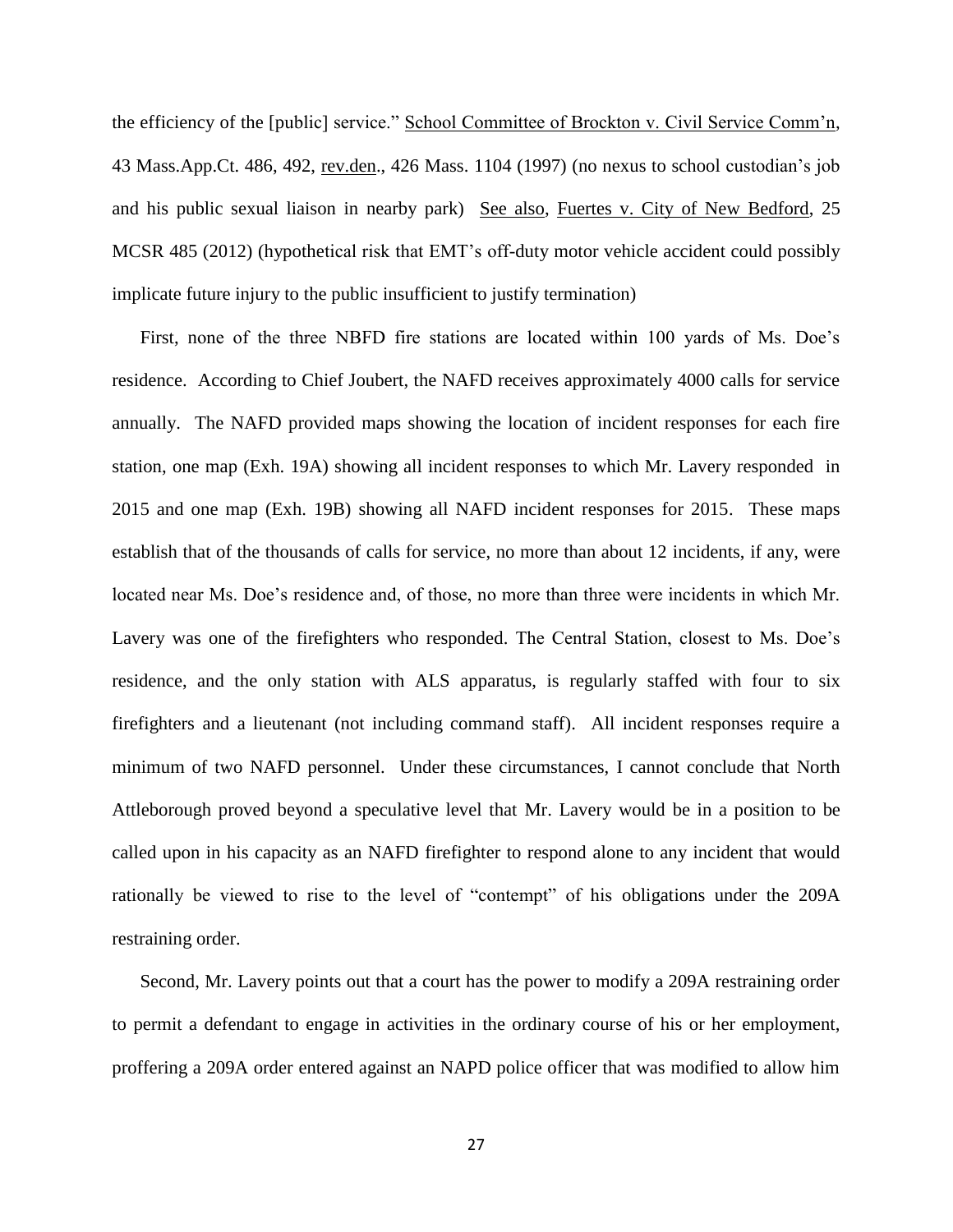to carry his firearm in his capacity as a police officer. Ms. Doe testified she would not have had an objection to such a modification if she had been asked. Eventually, in March 2017, the 209A order was terminated in its entirety at Ms. Doe's request and upon advice of her counsel. While the burden rested on Mr. Lavery to pursue such a modification, as a practical matter, he never had that opportunity, given the haste with which Chief Joubert and the BOS decided to act to terminate him.

## *Procedural Error*

Mr. Lavery contends that he was treated disparately from other North Attleborough employees who were criminally charged, but who were allowed to remain employed on administrative leave pending the outcome of the criminal charges. Mr. Lavery also points to alleged hasty, procedural irregularities in the way Chief Joubert and the BOS handled the disciplinary process. I did not find the other examples sufficiently comparable to rise to the level of disparate treatment and I do not find the alleged procedural irregularities materially significant. I do consider the limited investigation that North Attleboro conducted and the speed with which Mr. Lavery was charged and dismissed (essentially on one day's investigation), standing on its own, was one reason that Chief Joubert and the BOS conflated a (legitimate) fiveday suspension into the more problematic termination decision, having reached the predetermined, erroneous conclusions about many crucial underlying facts which, ultimately, North Attleborough did not substantiate at the Commission hearing. It certainly might have been prudent for North Attleborough to have taken some time to conduct a more thorough investigation and consider all intermediate options (such as paid or unpaid administrative leave)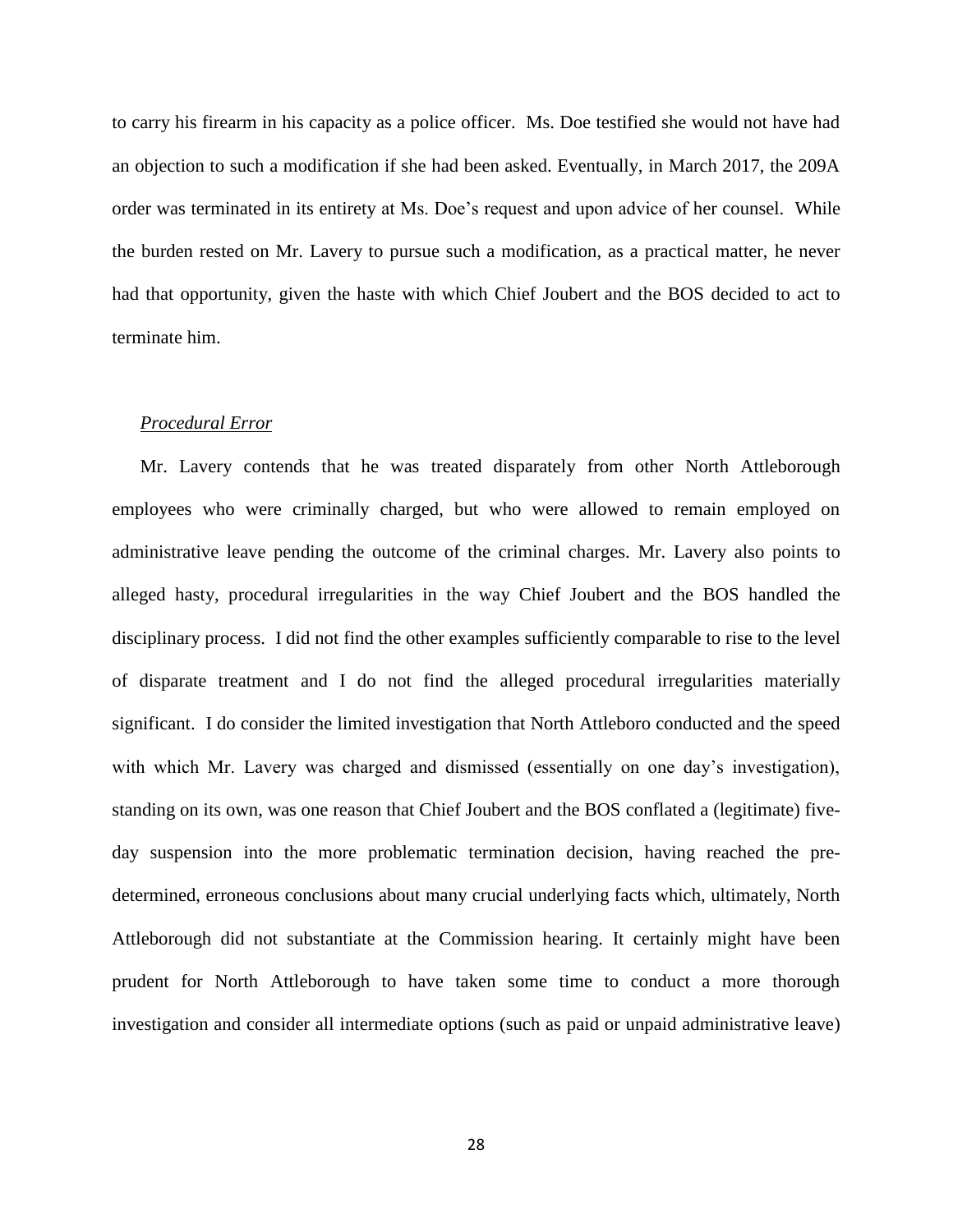to allow time for a more deliberate consideration of Mr. Lavery's fate. I do not find, however, that procedural error here, if any, adversely affected Mr. Lavery's civil service rights.

## *Adverse Inference*

North Attleborough demands that the Commission draw an adverse inference against Mr. Lavery because he didn't "testify" at the BOS "hearing." North Attleborough correctly points to Town of Falmouth v. Civil Service Comm'n, 447 Mass.814, 826-27 (2006), which stands for the proposition that the Commission must account for the negative inference that may be drawn from a "refusal" of an employee to testify at his appointing authority disciplinary hearing. Id., 447 Mass. at 816, 825. The present appeal is distinguishable.

I acknowledge that Mr. Lavery did not "testify" at the BOS executive session on December 3, 2015. The "Notice of Intent to Discharge" (*Exh. 2B*) acknowledged that Mr. Lavery was entitled to a "full hearing" before the BOS and to "answer personally, by counsel, and/or union representative the charges", but, also stated that the hearing would be held in "executive session" and that Mr. Lavery was permitted to be "present" and "to speak", and "*to have counsel or a representative of your own choosing present and attending for the purpose of advising you and not for the purpose of active participation* in the executive session." Under these conditions, Mr. Lavery's "testimony" or cross-examination of North Attleborough's witness, would have been virtually impossible. In fact, no witnesses were called to testify by either side. Thus, it is plain that the BOS executive session was not the "full hearing" by an appointing authority with evidence taken under oath as the civil service law contemplated. See G.L.c.31,§41-§43. I also note that Mr. Lavery was fully cooperative with the NAPD in the video-recorded interviews they conducted, even after he was given his Miranda rights. Thus, unlike Officer Deutschmann in Town of Falmouth case, there was no evidence that Mr. Lavery invoked his Fifth Amendment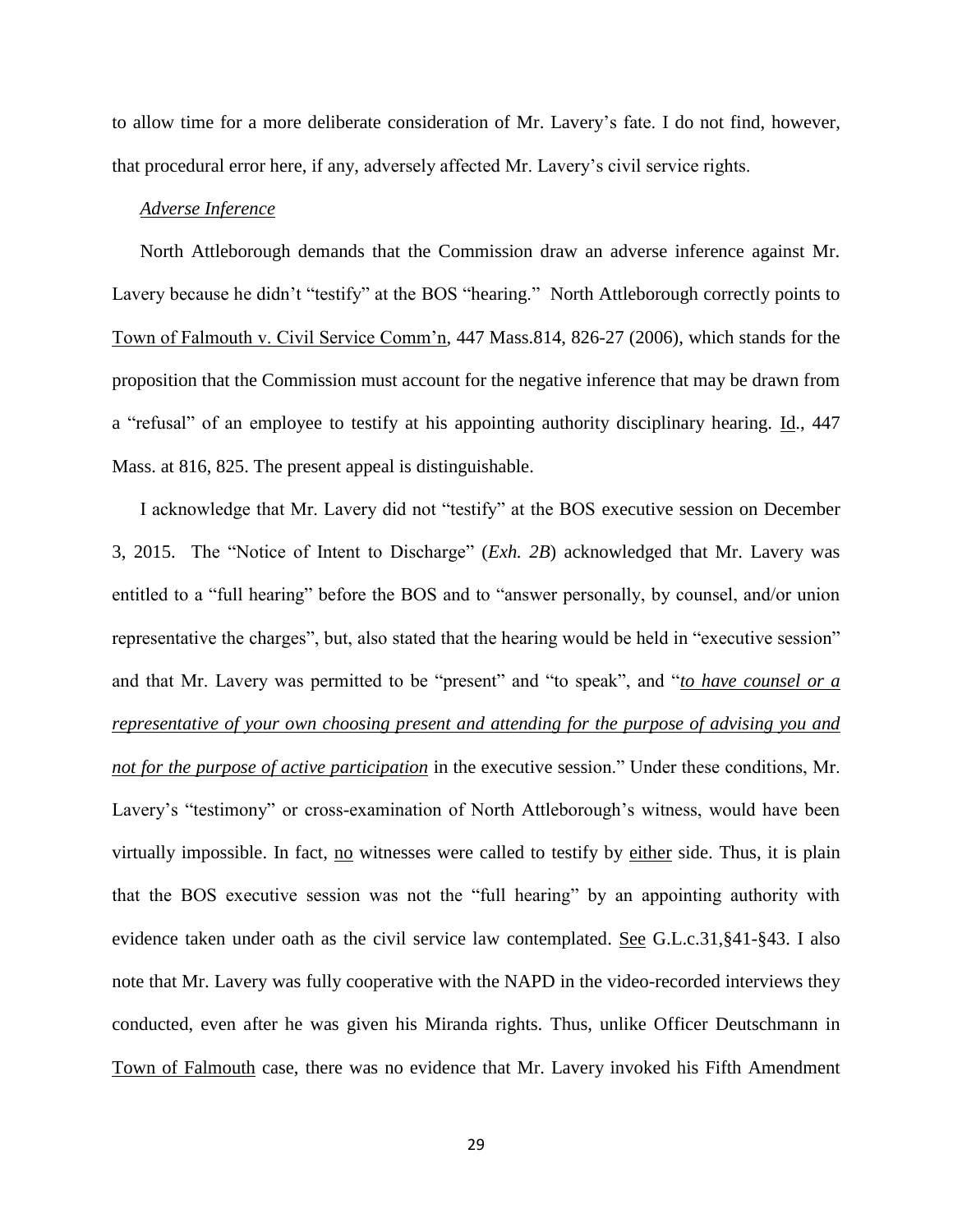privilege and "refused" to testify at a "full hearing" before the BOS, which seems to be the legal predicate to the required adverse inference.

Even if the principle of Town of Falmouth were extended to a case such as this one, and I took into account that North Attleborough could have drawn an adverse inference from Mr. Lavery's choice not to speak at the BOS "hearing" (although the termination letter does not state that it did so), I do not believe that fact alters my conclusion. Mr. Lavery was represented by counsel at the BOS hearing. Mr. Lavery previously freely waived his Miranda rights while still a subject of a criminal investigation, and he testified credibly before the Commission. Under all of the circumstances, I do not believe his "choice" not to "speak", to rely on counsel and to rest on his prior statements at the appointing authority hearing when the appointing authority called no witnesses either, rises to the level of "silence" or "refusal" to testify sufficient to override all the other credible, probative evidence in his favor offered to the Commission. See also, Packard v. Massachusetts State Police, CSC No. D-15-223, 30 MCSR --- (2017) (Decision of the Majority, fnt. 14).

#### *Modification of Penalty*

The facts I find credible based on the evidence presented at the Commission hearing differ somewhat from those on which North Attleboro relied to justify its discharge of Mr. Lavery and calls for the Commission to consider whether to modify the penalty imposed.

This appeal aligns closely with Town of Falmouth v. Civil Service Comm'n, 447 Mass. 814, 825-27 (2006). That case overturned a Commission decision to modify a police officer's suspension from 180 days to 60 days because the difference in the Commission's findings were "too inconsequential to justify the reduction of the penalty". Id., 447 Mass. at 84-26.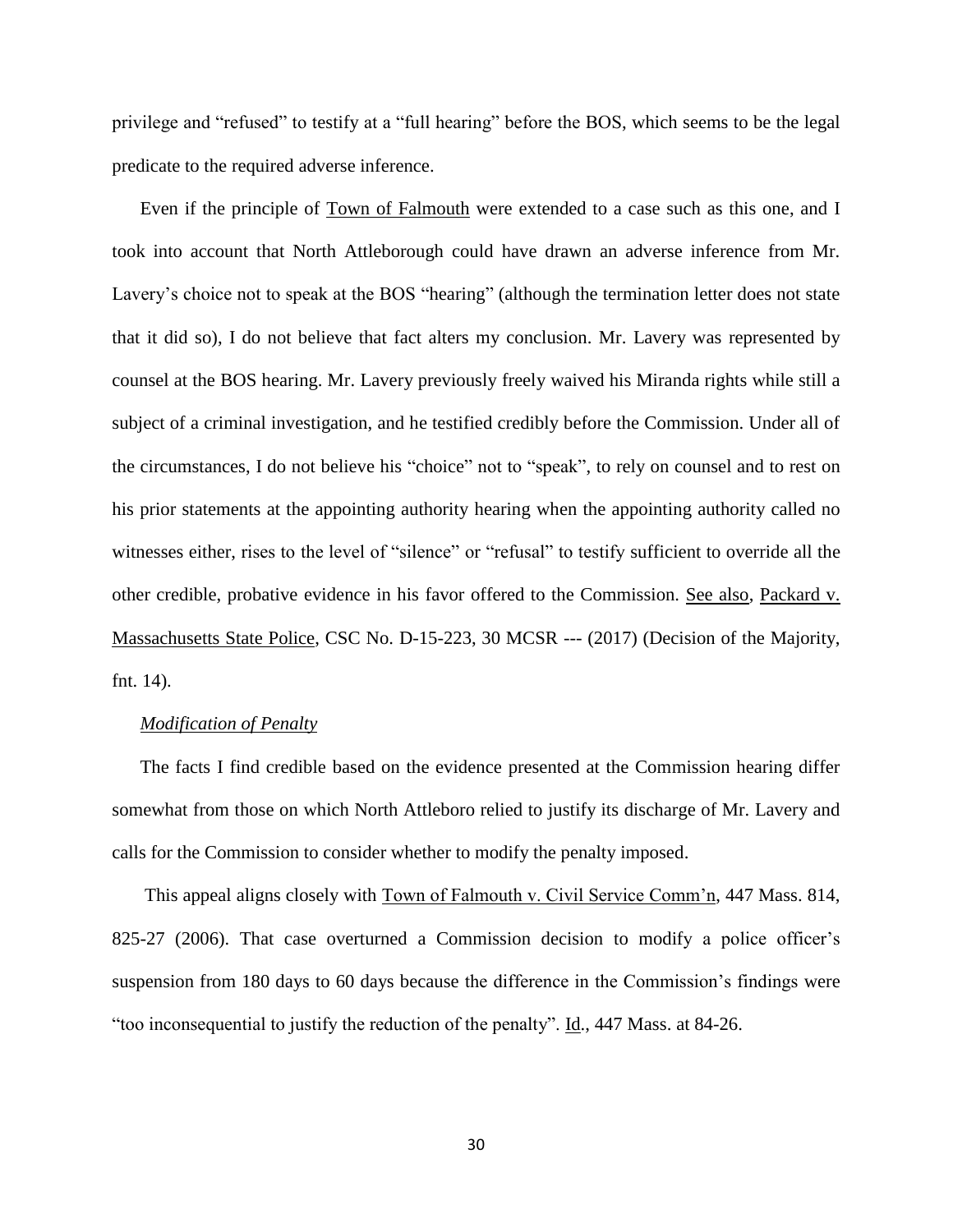Here, there was no proof of an "attempt to strangle" Ms. Doe or other criminal behavior and no witness intimidation; the alleged pattern of "seven" prior incidents of domestic abuse was a mischaracterization; nothing in the 209A restraining order necessarily precluded Mr. Lavery from continuing to work as an NAFD firefighter; and the only documented work-related consequence from the November 21, 2015 incident and the "efficiency of the public service" was evidence of one missed shift due to Mr. Lavery's arrest and incarceration.

Nevertheless, after considering Mr. Lavery's subsequent admission to domestic violence in an incident a month after his very similar altercation with Ms. Doe, I have concluded that Mr. Lavery employed a degree of force during his physical altercation with Ms. Doe that, either intentionally or recklessly, did put her at risk of, or did cause her serious physical harm. I find that the difference in the degree and intent in the use of the force that Mr. Lavery did, in fact, employ, and what North Attleborough characterized as an "attempt to strangle", is too inconsequential to be distinguishable. Both are equally intolerable acts of violence that a firefighter would know, or should know, to be "conduct unbecoming" a person in the public safety service.

Thus, after careful consideration, I conclude that the facts as found by the Commission do not differ significantly from those on which Mr. Lavery's termination was based. Therefore, it is appropriate for the Commission to uphold the five-day suspension and the termination decision. This Decision in no way reflects the Commission's judgment on the merits of the subsequent January 2016 incident. Should this Decision be appealed, nothing precludes North Attleborough from taking further appropriate action in the meantime to resurrect the disciplinary proceedings in that matter, provided that the Town affords Mr. Lavery the required prior notice and procedural civil service rights before issuing any further, contingent discipline in that matter.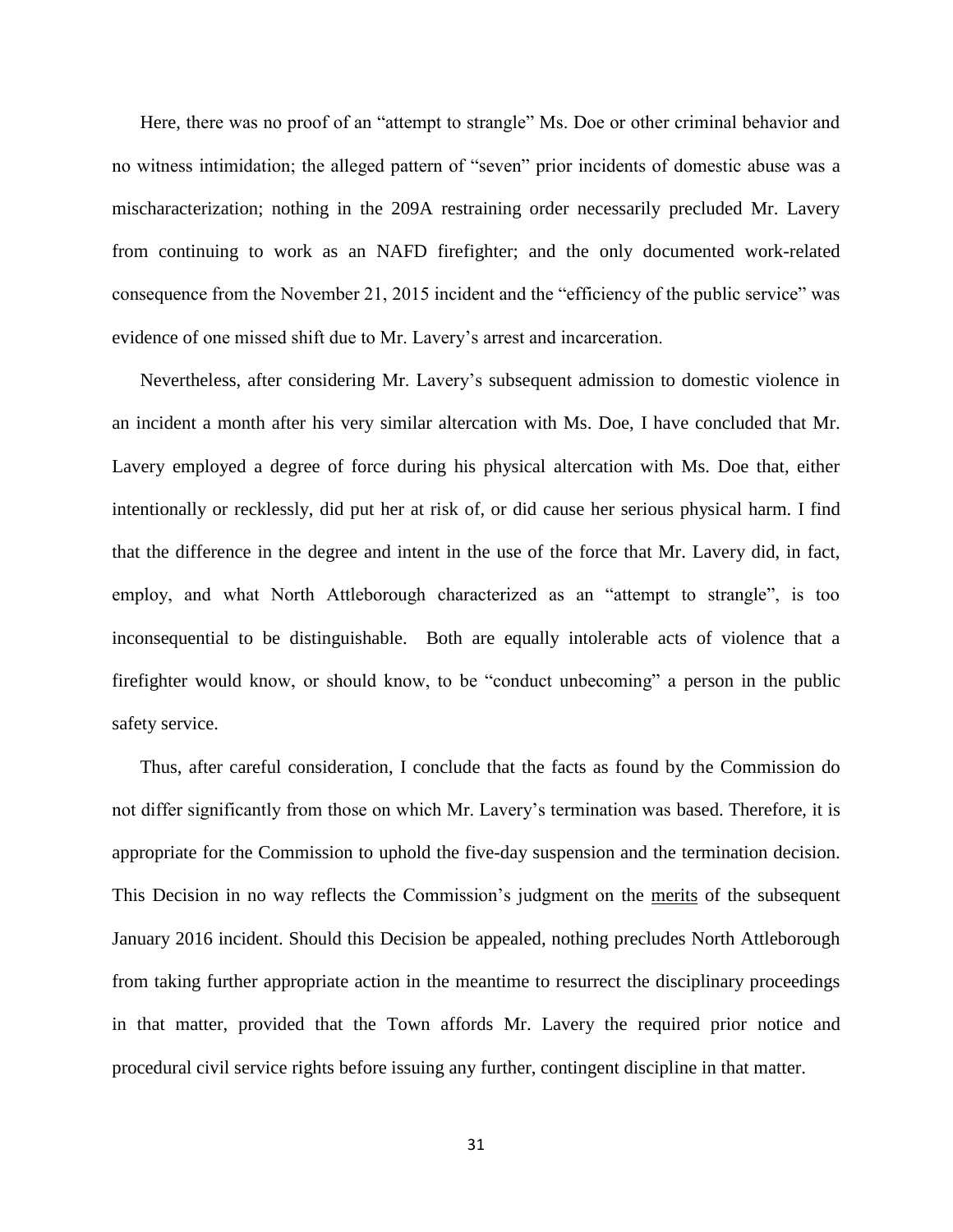#### **CONCLUSION**

Accordingly, for the reasons stated, the appeal of the Appellant, Glenn Lavery, under

Docket No. D-15-229 is *dismissed*:

Civil Service Commission

/s/ *Paul M. Stein* Paul M. Stein Commissioner

By vote of the Civil Service Commission (Bowman, Chairman; Camuso, Ittleman, Stein & Tivnan, Commissioners) on September 28, 2017.

Either party may file a motion for reconsideration within ten days of the receipt of this Commission order or decision. Under the pertinent provisions of the Code of Mass. Regulations, 801 CMR 1.01(7)(l), the motion must identify a clerical or mechanical error in this order or decision or a significant factor the Agency or the Presiding Officer may have overlooked in deciding the case. A motion for reconsideration does not toll the statutorily prescribed thirty-day time limit for seeking judicial review of this Commission order or decision.

Under the provisions of G.L c. 31, § 44, any party aggrieved by a final decision or order of the Commission may initiate proceedings for judicial review under G.L. c. 30A, § 14 in the superior court within thirty (30) days after receipt of such order or decision. Commencement of such proceeding shall not, unless specifically ordered by the court, operate as a stay of the Commission's order or decision. After initiating proceedings for judicial review in Superior Court, the plaintiff, or his / her attorney, is required to serve a copy of the summons and complaint upon the Boston office of the Attorney General of the Commonwealth, with a copy to the Civil Service Commission, in the time and in the manner prescribed by Mass. R. Civ. P. 4(d).

Notice to: Paul T. Hynes, Esq. (for Appellant) Brian Magner, Esq. (for Respondent) Wendy Chu, Esq. (for Respondent)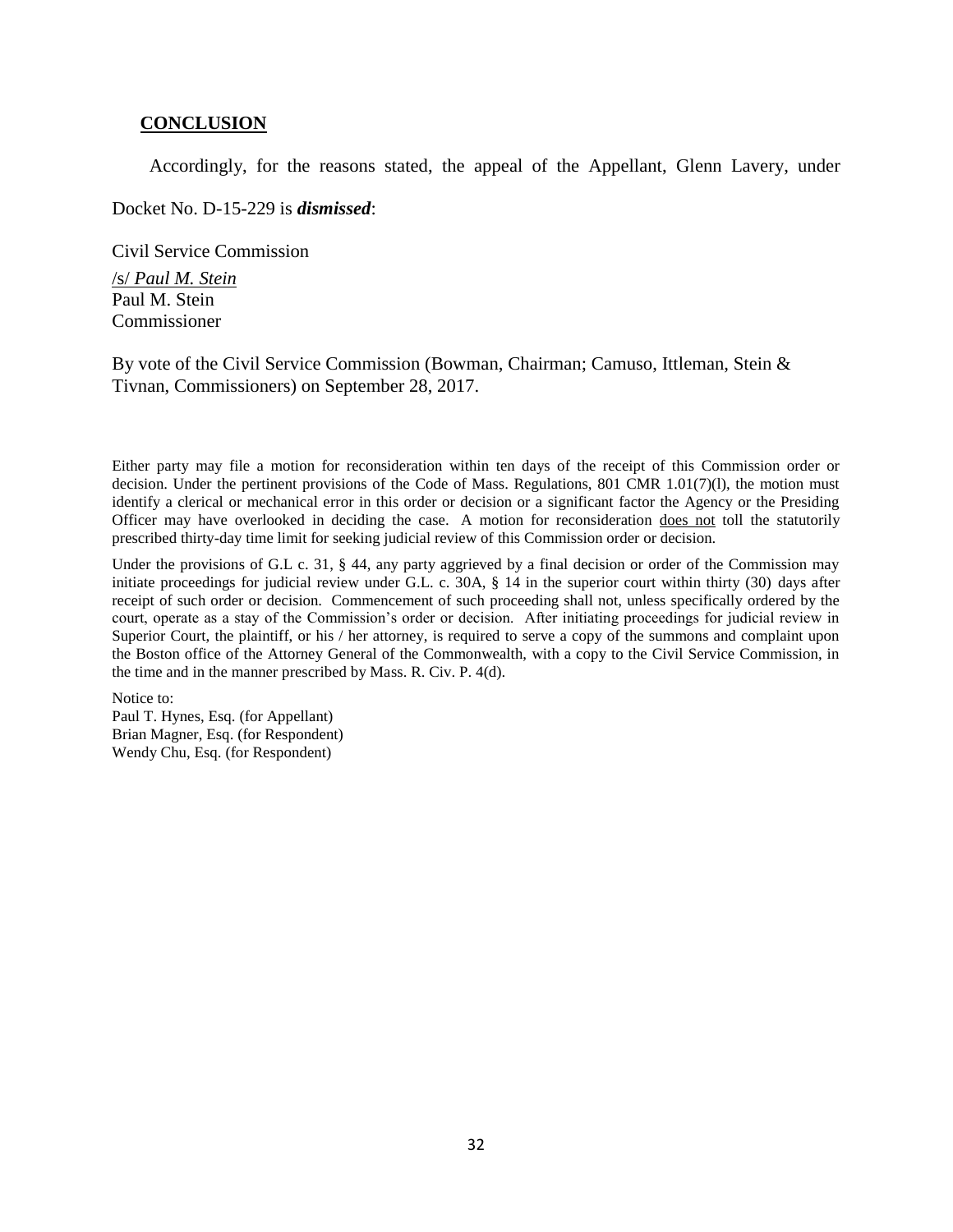# **COMMONWEALTH OF MASSACHUSETTS CIVIL SERVICE COMMISSION**

**SUFFOLK, ss**. One Ashburton Place: Room 503 Boston, MA 02108 (617) 727-2293

**GLENN LAVERY,**

*Appellant*

*v*. **D1-15-229**

**TOWN OF NORTH ATTLEBOROUGH,**

*Respondent*

# CONCURRING OPINION OF COMMISSIONERS ITTLEMAN, BOWMAN, TIVNAN AND CAMUSO

We concur in the ultimate decision to deny the appeal. While we defer to Commissioner Stein's credibility determinations as the hearing officer and we note the great difficulties presented by the case, there are a number of issues in the decision that we believe must also be considered.

The Commonwealth's policies against domestic violence are evident across all three branches of government. The legislature has repeatedly enacted legislation to respond to domestic violence. Governor Baker's Executive Order No. 563, "Re-Launching the Governor's Council to Address Sexual Assault and Domestic Violence", dated April 27, 2015, affirms and furthers the state's long-standing commitment to addressing domestic violence. It states, in pertinent part,

… Whereas, … the Governor's Office also acknowledges that sexual assault and domestic violence often go unreported …;

Whereas, acknowledging the progress made by previous administrations, important work remains to be done to improve safety in our homes and throughout the Commonwealth; …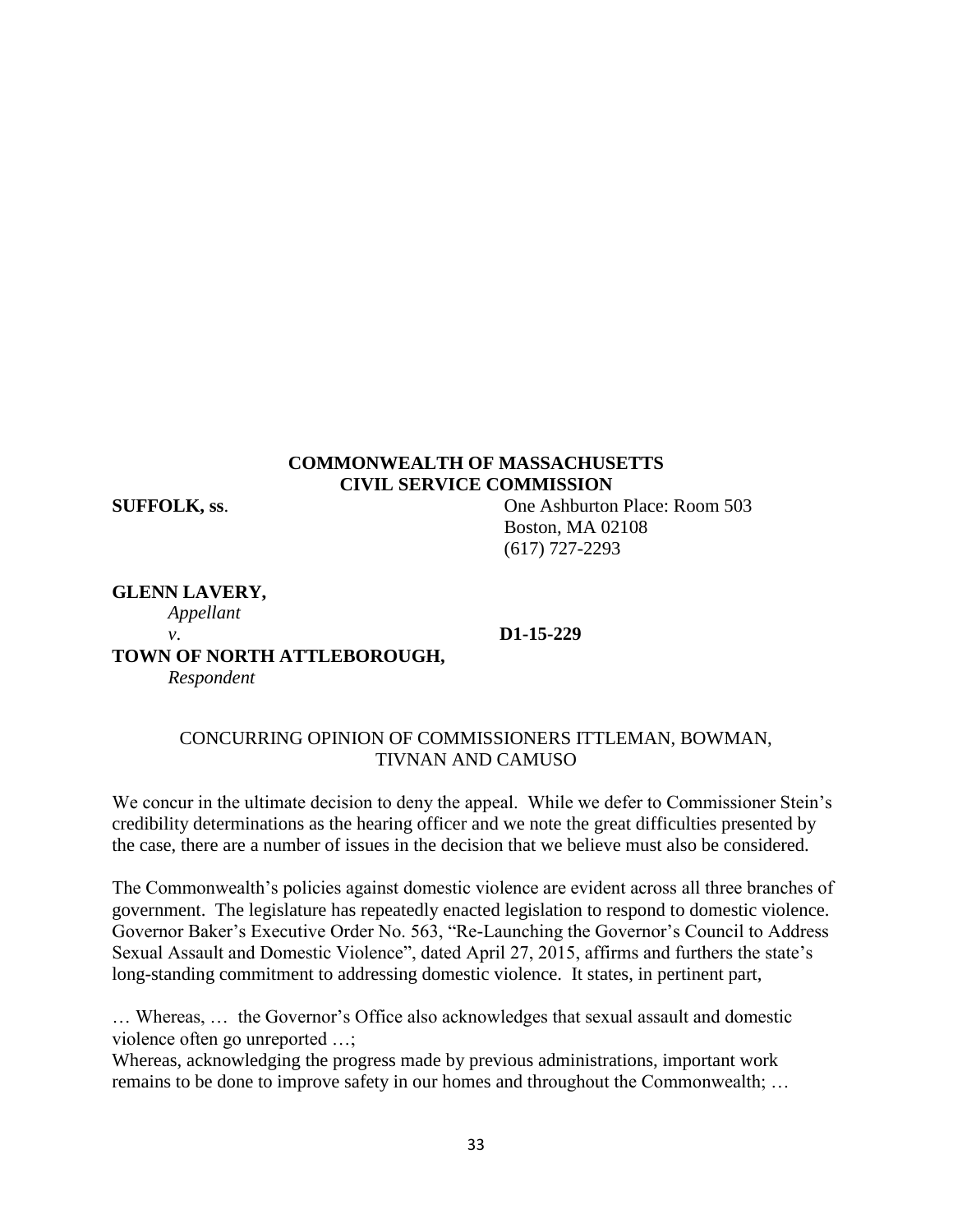Section 4. … the Council shall be charged with assessing the implementation of those parts of Chapter 260 of the Acts of 2014 that establish new programs and introduce training and education targeted at reducing sexual assault and domestic violence in the Commonwealth …

…4. Determine and report on the progress made by the Massachusetts District Attorneys' Association in commencing a course of training on the issues of domestic violence and sexual assault violence for all district attorneys and assistant district attorneys …;

5. determine and report on the progress made by the trial court department in implementing a training program on domestic violence and sexual violence for trial court employees …. (Id.)

The Executive Office of Public Safety & Security (EOPSS) issued the revised "Domestic Violence Law Enforcement Guidelines" in 2017 pursuant to Chapter 260 of the Acts of 2014, An Act Relative to Domestic Violence. [http://www.mass.gov/eopss/docs/eops/2017-dv-law](http://www.mass.gov/eopss/docs/eops/2017-dv-law-enforcement-guidelines-final-07-06-2017.pdf)[enforcement-guidelines-final-07-06-2017.pdf](http://www.mass.gov/eopss/docs/eops/2017-dv-law-enforcement-guidelines-final-07-06-2017.pdf) These lengthy and detailed Guidelines provide, in pertinent part,

… anyone can be a victim; anyone can be an offender regardless of gender and/or sexual orientation. Always consider who is the dominant aggressor and make that determination based on the totality of the facts and circumstance, not on the victim/offender's gender, size etc. …

Many victims of domestic violence never file a report with law enforcement, get a restraining order/injunction, or connect with a domestic violence program. … Furthermore, many victims may regret calling 911 once they are thrust into the criminal justice system, which can bring increased financial burdens due to lost income, defense attorney fees, embarrassment for having to publicly testify to the abuse, and pressure to recant. …

Be aware that trauma may influence a victim's interactions with law enforcement officers responding to domestic violence calls. Do not assume a victim is uncooperative …. (Id. at pp. 16-17)(emphasis added)

The state's Trial Court's website contains a wealth of information for those seeking civil domestic abuse restraining orders and those who are the subject of such orders. *See, e.g.,* [http://www.mass.gov/courts/selfhelp/abuse-harassment/received-order.html.](http://www.mass.gov/courts/selfhelp/abuse-harassment/received-order.html) In addition, since 1996 (last updated in 2011), the Trial Court has established a lengthy volume entitled "Guidelines for Judicial Practice: Abuse Prevention Proceedings" (Trial Court Guidelines). They provide, for example,

Previous versions of the Guidelines, certain forms and case law have used the term "vacate" or "vacated order" to describe those orders that have been terminated upon motion of either party or because the plaintiff did not appear at a scheduled hearing. In contexts other than c. 209A [domestic violence], the word "vacate" carries the connotation that the order should not have been originally issued. In the instance of c. 209A orders … vacating an order merely terminates the order ….

(Trial Court Guidelines, p. 8)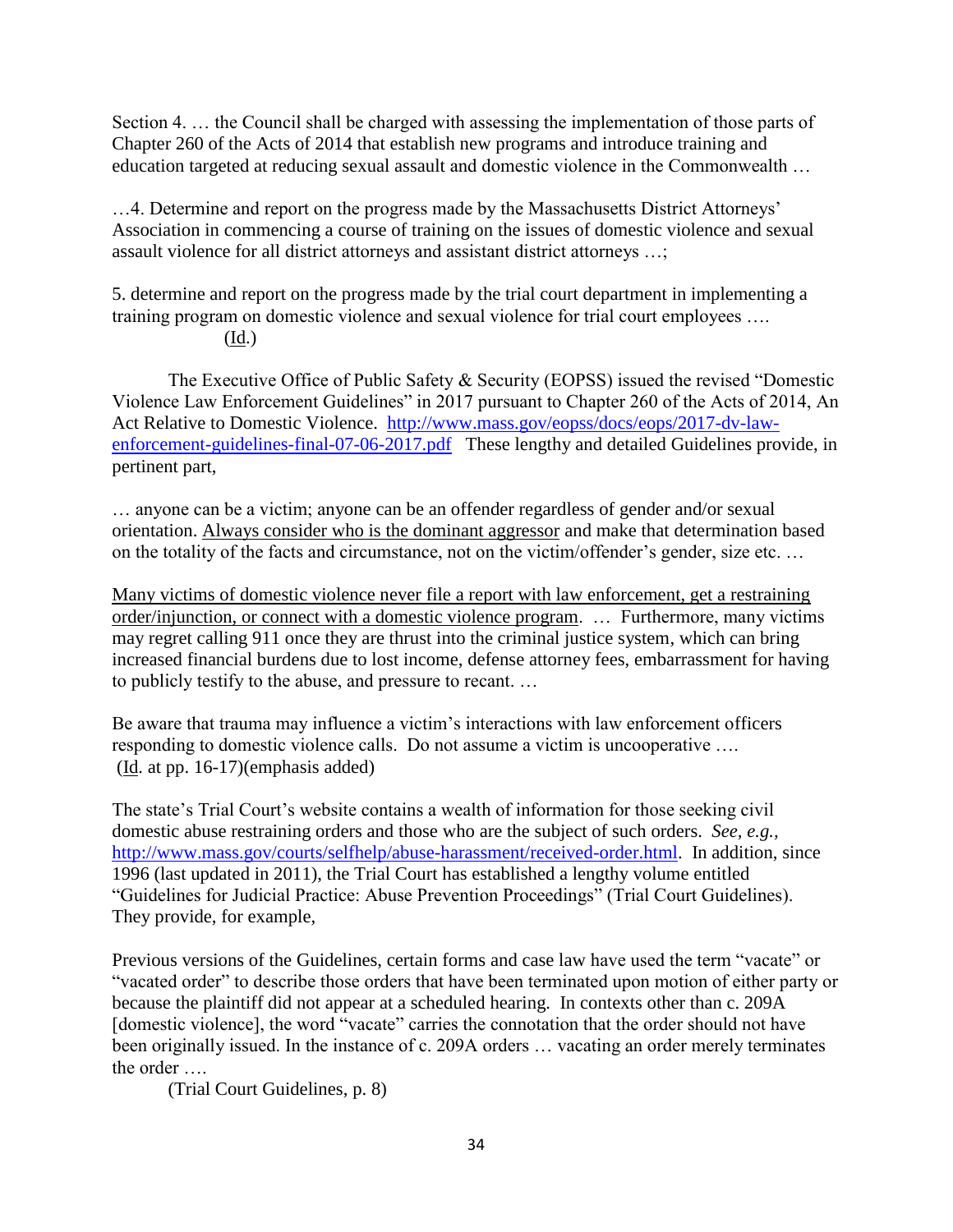The Trial Court Guidelines also provide that Clerks are to ensure privacy for plaintiffs seeking relief under G.L. c. 209A. (Id. at 38) Affidavits in support of a request for a restraining order are not required by statute but the filing of an affidavit is "highly recommended." (Id. at 39) Further, "<sup>'</sup>[a] defendant has a general right to cross-examine witnesses against him. There may be circumstances in which the judge may deny that right in a G.L. c. 209A hearing, and certainly a judge may limit cross-examination for good cause in an exercise of discretion.' Frizado v. Frizado, 420 Mass. at 597 (1995)." (Id. at 98)

On its website, the Massachusetts District Attorneys Association notes, in pertinent part,

Prosecutors who handle domestic violence cases know that very few go to trial. There are many obstacles that confront prosecutors trying domestic violence cases; including, trial delays, Fifth Amendment claims by the victim, and accord and satisfactions on the day of trial. …

[http://www.mass.gov/mdaa/trainings-and-conferences/obstacles-in-trying-domestic-violence](http://www.mass.gov/mdaa/trainings-and-conferences/obstacles-in-trying-domestic-violence-cases.html)[cases.html](http://www.mass.gov/mdaa/trainings-and-conferences/obstacles-in-trying-domestic-violence-cases.html) (emphasis added)

Thus, the Commonwealth has established its desire and commitment to address and prevent domestic violence.

Further, the decision appears to state that there is no nexus between the restraining order issued against the Appellant and his employment. However, firefighters may be called to the scene of domestic violence by police to provide medical care, indicating that firefighters need to be able to respond appropriately to domestic violence. Consequently, there is a nexus between the restraining order issued against the Appellant and the Appellant's employment.

With regard to restraining orders, Ms. Doe previously declined to seek one when police informed her that she could request one. As the above authorities indicate, that is not unusual in domestic violence matters. Ms. Doe later sought a restraining order, following the police interview of Ms. Doe and the Appellant. When she sought the order, the police acted pursuant to the EOPSS Guidelines, determining, under the circumstances, who was the "dominant aggressor". The Appellant's request for a restraining order was denied.

The decision here refers to the police reports generated as a result of the police interviews of both parties regarding events related to the restraining order and criminal charges as hearsay, since the police were not called to the scene of the reported incident. Unfortunately, police often do not witness the violence as they arrive after it has occurred. In addition, at least one of the police officers who conducted the interviews testified at the Commission hearing where the credibility of their reports could be tested.

The decision finds that Ms. Doe's credibility was flawed because, *inter alia*, she failed or refused to respond to some of the questions posed to her at the Commission hearing. The Commissioner informed Ms. Doe at the outset of her testimony that she could refuse to answer questions with which she was uncomfortable and/or to invoke her right in the  $5<sup>th</sup>$  Amendment of the U.S. Constitution against self-incrimination. Having informed Ms. Doe that she could decline to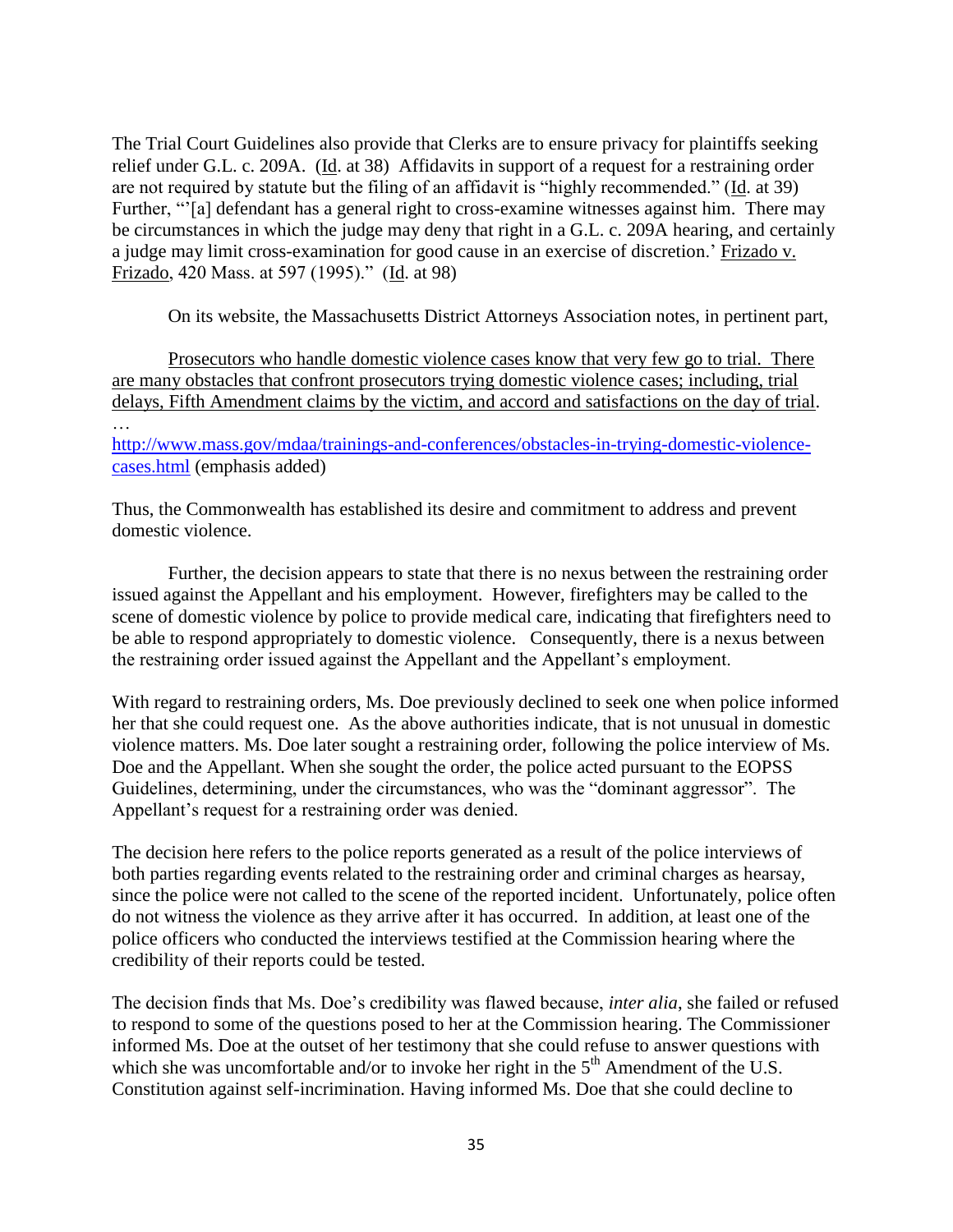respond, it seems inconsistent to draw any conclusions based, in part, on her failure to respond to certain questions.

Both the Appellant and Ms. Doe were criminally charged for their conduct relating to the restraining order against the Appellant. Months later, the restraining order was terminated and the criminal charges against both were dismissed, both having invoked their 5<sup>th</sup> Amendment rights against self-incrimination. As noted above, it is not unusual for criminal charges involving domestic violence to be dismissed because a party invokes his or her 5<sup>th</sup> Amendment right.

In view of the foregoing, we believe that the Appellant was the subject of a domestic violence restraining order, for which there is adequate nexus to his employment, which constitutes conduct unbecoming and that the Respondent had just cause to discipline the Appellant. To us, such conduct is alarming and highly offensive, not just "unbecoming"<sup>13</sup> and the Appellant's employment was appropriately terminated by the Respondent, which was not required to prove that the Appellant was convicted of the criminal charges against him. That the Appellant admitted to sufficient facts to support a finding of guilty for a domestic assault and battery that occurred one month later, with a different woman, renders his assertions regarding Ms. Doe that "I'd never hit a woman", meaningless at best. While we have concern for the manner in which the Respondent conducted its civil service hearing, barely allowing the Appellant to present a case in his own behalf, the Appellant was afforded a hearing at the Commission, rendering such concern moot.

/s/

\_\_\_\_\_\_\_\_\_\_\_\_\_\_\_\_\_\_\_\_\_\_\_\_\_\_ Cynthia Ittleman Commissioner

/s/

Christopher Bowman Chairman

\_\_\_\_\_\_\_\_\_\_\_\_\_\_\_\_\_\_\_\_\_\_\_\_\_

\_\_\_\_\_\_\_\_\_\_\_\_\_\_\_\_\_\_\_\_\_\_\_\_\_\_

\_\_\_\_\_\_\_\_\_\_\_\_\_\_\_\_\_\_\_\_\_\_\_\_\_\_

/s/

Kevin Tivnan Commissioner

/s/

Paul Camuso

 $\overline{\phantom{a}}$ <sup>13</sup> There is apparently no evidence that the Fire Department has a domestic violence-related policy which more explicitly indicates that domestic violence is unacceptable.